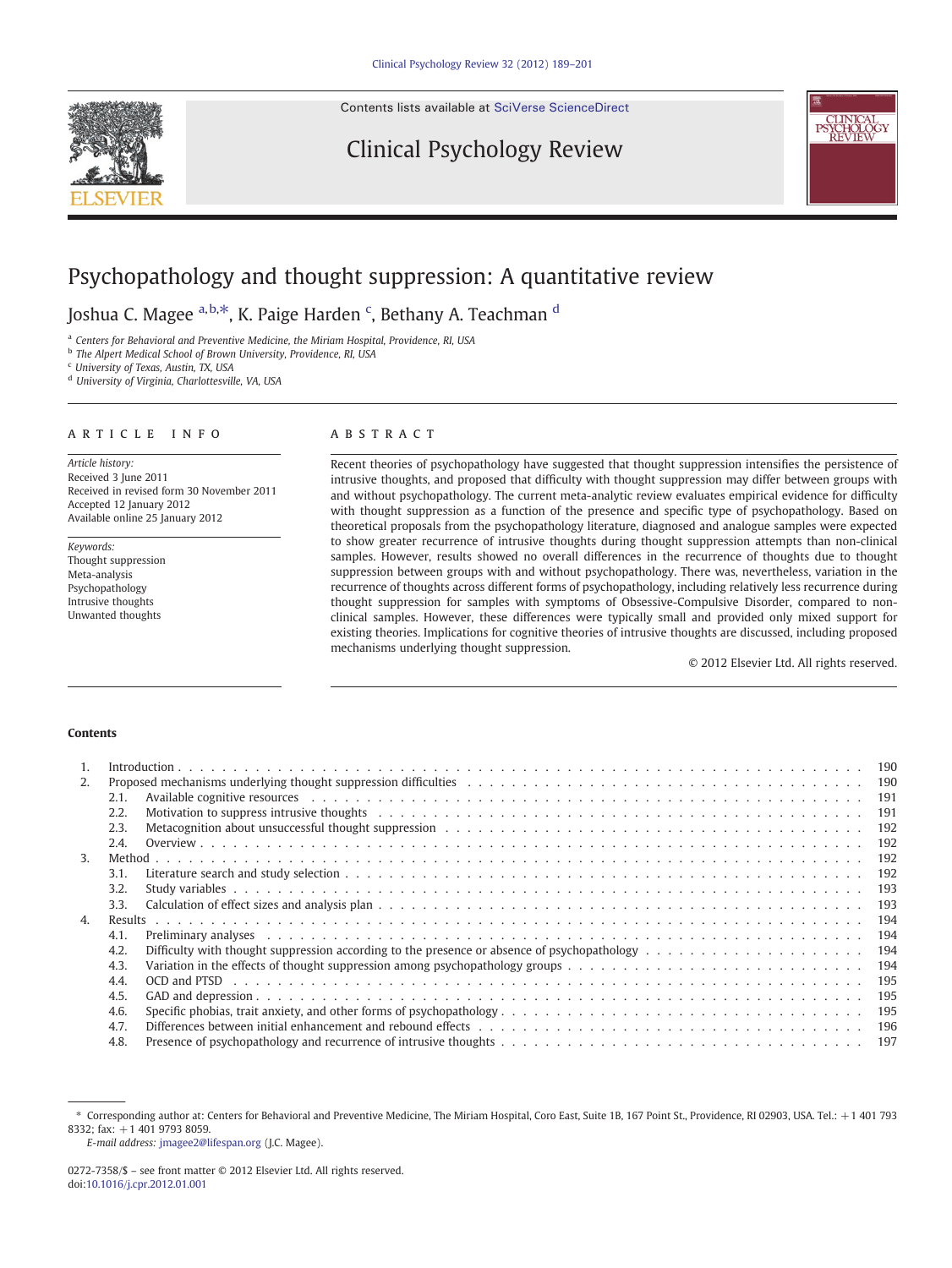|  | 5.1. Proposed mechanisms underlying thought suppression enters and such a series of the series of the series of the series of the series of the series of the series of the series of the series of the series of the series o |  |
|--|--------------------------------------------------------------------------------------------------------------------------------------------------------------------------------------------------------------------------------|--|
|  |                                                                                                                                                                                                                                |  |
|  |                                                                                                                                                                                                                                |  |
|  |                                                                                                                                                                                                                                |  |
|  |                                                                                                                                                                                                                                |  |
|  |                                                                                                                                                                                                                                |  |
|  |                                                                                                                                                                                                                                |  |
|  |                                                                                                                                                                                                                                |  |

# 1. Introduction

Persistent intrusive thoughts and images are a key source of distress and dysfunction across many forms of psychopathology [\(Clark & Rhyno, 2001](#page-11-0)). Understandably, attempts to keep these distressing thoughts and images out of mind are nearly as ubiquitous as the thoughts themselves. However, a growing body of evidence suggests that attempts to keep intrusive thoughts out of mind, a process termed 'thought suppression,' can unintentionally heighten the recurrence of intrusive thoughts under certain circumstances [\(Abramowitz, Tolin, & Street, 2001; Wenzlaff & Wegner, 2000](#page-10-0)), and lead to various forms of distress. Perceived deficiencies in control over thoughts are a basic component of many mental disorders [\(American Psychiatric Association, 2000\)](#page-10-0), so it is not surprising that psychopathology researchers have sought to integrate thought suppression into their disorder-specific theories, including theories of anxiety disorders [\(Ehlers & Clark, 2000; Salkovskis, 1996; Thorpe](#page-11-0) [& Salkovskis, 1997](#page-11-0)), depression [\(Wegner, 1994; Wenzlaff & Luxton,](#page-12-0) [2003\)](#page-12-0), and eating disorders [\(Polivy & Herman, 2002\)](#page-11-0), among others. However, to date, evidence that thought suppression enhances the recurrence of intrusive thoughts in psychopathology has been mixed, and there is likely variability across disorders. The current meta-analysis seeks to quantify differences in difficulties with thought suppression (i.e., the extent to which intrusive thoughts recur during or after suppression attempts) to determine whether groups with psychopathology experience more difficulty with thought suppression than groups without psychopathology, and to examine variation in difficulty across different types of psychopathology. The meta-analysis focuses on the recurrence of intrusive thoughts during and following suppression because increased intrusive thoughts are predicted to lead to extreme distress in psychopathology [\(Purdon, 1999; Reynolds & Salkovskis, 1992\)](#page-11-0). Further, the recurrence of intrusive thoughts is the most universally measured outcome of thought suppression attempts, although it can be assessed in different ways (e.g., thought frequency, thought duration, and retrospective estimates of thought recurrence).

While many ideas concerning thought suppression can be traced back to William James (see [Clark, 2001\)](#page-11-0), Daniel Wegner has spurred much of the recent interest in thought suppression research [\(Wegner, Schneider, Carter, & White, 1987](#page-12-0)). In their seminal work, [Wegner et al. \(1987\)](#page-12-0) found that participants attempting to suppress thoughts of a white bear ironically later experienced more white bear thoughts than participants not instructed to suppress. The effects of thought suppression are usually divided into two components: the enhancement of intrusive thoughts during suppression, known as the "initial enhancement effect," and the enhancement occurring after suppression has ceased, termed the "rebound effect" ([Wenzlaff &](#page-12-0) [Wegner, 2000](#page-12-0)). Across studies of largely non-clinical samples, it seems that people are generally successful at suppressing initially (i.e., experiencing little amplification of thoughts), but show a small to medium rebound effect of increased intrusive thoughts after suppression (compared to control instructions; [Abramowitz et al., 2001](#page-10-0)).

Models of thought suppression have generally converged on two independent, but not mutually exclusive, proposals concerning how the thought suppression process could function differently among persons with psychopathology ([Magee & Zinbarg, 2007\)](#page-11-0). One possibility is that thought suppression attempts may result in greater recurrence of thoughts for some samples with psychopathology because of differences in how much thought suppression is attempted, without there necessarily being differences in initial enhancement or rebound effects per thought suppression experience between samples with and without psychopathology. Along these lines, there is evidence that samples with psychopathology attempt to suppress their thoughts more frequently than non-clinical samples [\(Magee &](#page-11-0) [Zinbarg, 2007\)](#page-11-0).

A second possibility, and the focus of the current study, is that when an individual with psychopathology attempts to suppress a thought, the thought is more likely to return than for a person without psychopathology ([Magee & Zinbarg, 2007\)](#page-11-0). Reviews have come to conflicting conclusions about the level of empirical support for this idea: [Purdon \(1999\)](#page-11-0) and [Najmi and Wegner \(2008\)](#page-11-0) concluded that studies examining samples with depression and generalized anxiety disorder (GAD) do not seem to show amplification of unsuccessful thought suppression (i.e., greater recurrence of intrusive thoughts) compared to non-clinical samples, whereas there is mixed evidence in obsessive-compulsive disorder (OCD). [Purdon \(1999\)](#page-11-0) suggested there is stronger evidence for amplification in post-traumatic stress disorder (PTSD), although in a later review [Najmi and](#page-11-0) [Wegner \(2008\)](#page-11-0) interpreted the evidence as being unclear. [Rassin,](#page-11-0) [Merckelbach, and Muris \(2000\)](#page-11-0) concluded that evidence for an amplification of thought suppression failures in psychopathology is generally weak, with the possible exception of substance abuse disorders. Additionally, a previous meta-analysis focusing mainly on thought suppression difficulties in non-clinical samples did not support the thought suppression amplification hypothesis, finding that thought suppression was equally problematic among samples with and without psychopathology. However, this meta-analysis only included five diagnosed and six analogue samples with psychopathology, and the authors called for future research involving a larger number of studies as well as disorder-specific comparisons [\(Abramowitz et al., 2001\)](#page-10-0).

Taken together, it is not clear that thought suppression is more difficult for samples with (versus without) psychopathology, despite the predictions of many disorder-specific theories. Unfortunately, the data have been too limited to evaluate this question quantitatively in prior reviews. Since then, a substantial number of studies involving samples with psychopathology have examined thought suppression, allowing the present computation of general and specific comparisons between groups with and without psychopathology. Additionally, more studies have begun to employ stringent control instructions that do not artificially heighten suppression effects ([Rassin,](#page-11-0) [Muris, Jong, & de Bruin, 2005\)](#page-11-0), resulting in less measurement error. It is now possible to evaluate more rigorously whether thought suppression difficulties are amplified among groups with psychopathology compared to non-clinical samples.

# 2. Proposed mechanisms underlying thought suppression difficulties

There is little direct empirical evidence to speak to the mechanisms underlying thought suppression attempts and failures, and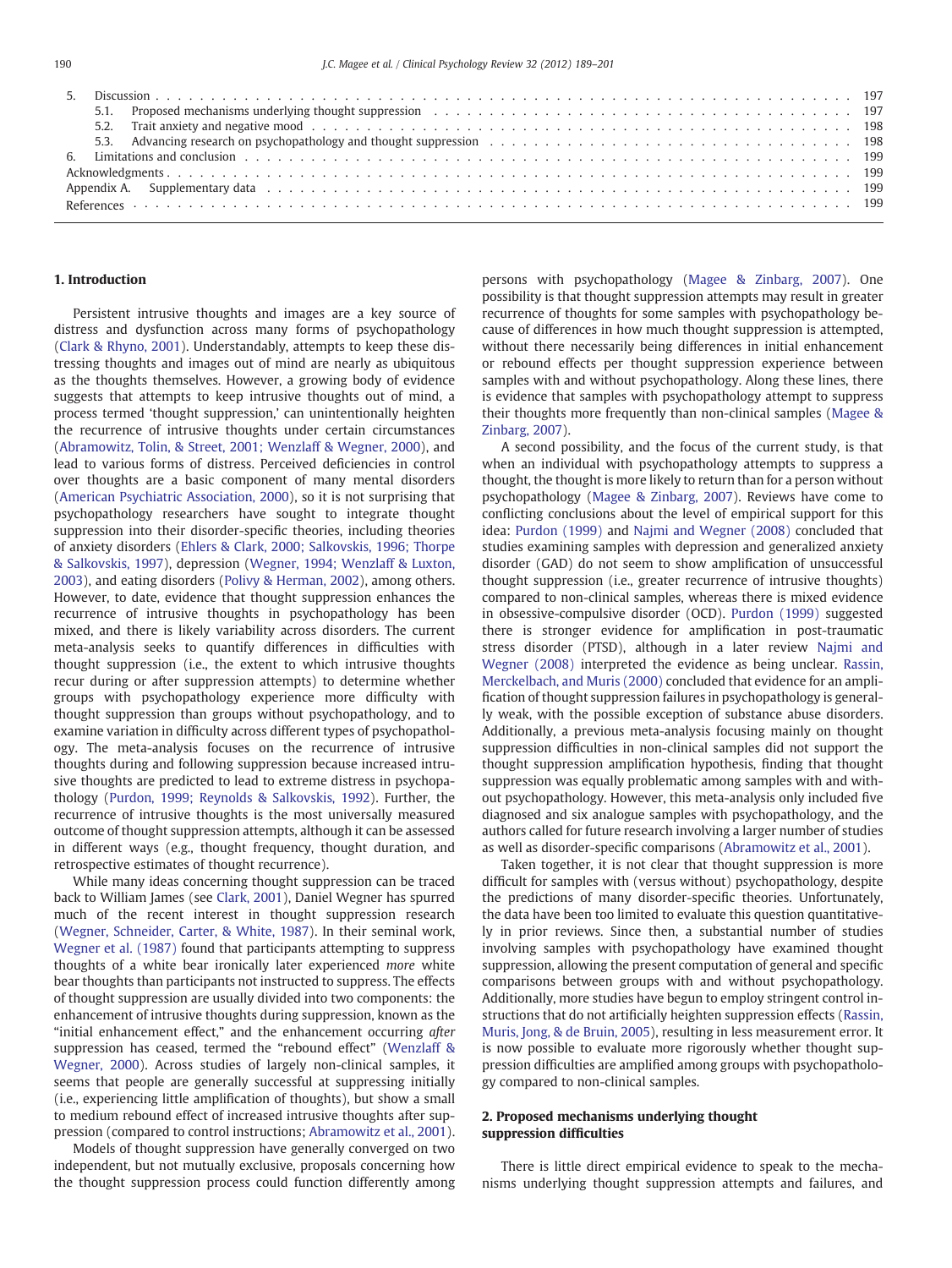mechanisms have rarely been measured in the studies reviewed here. Notwithstanding, it is important to consider how psychopathology might lead to difficulty when trying to manage an intrusive thought, because these considerations can lead to competing hypotheses. Thus, we outline three plausible mechanisms in order to provide a theoretical framework to guide expectations about when to expect difficulties with suppressing thoughts across different types of psychopathology.

#### 2.1. Available cognitive resources

The first mechanism, initially proposed by [Wegner \(1994\),](#page-12-0) emphasizes available cognitive resources as a main determinant of thought suppression difficulty. In Wegner's model, thought suppression is believed to involve two processes: one conscious, effortful 'operating' process that involves attempts to stop thinking about intrusive thoughts, and a second, automatic 'monitoring' process that monitors for further thought instances [\(Wegner, 1994](#page-12-0)). Suppression is purported to be successful as long as the conscious process is active and possesses sufficient cognitive resources. Supporting this dual-process account, non-clinical individuals are generally successful during thought suppression (when the conscious process is presumably active), but experience a small to moderate rebound effect of intrusive thoughts after strategic suppression effort has ceased and the automatic process continues to unintentionally activate the target thought [\(Abramowitz et al., 2001\)](#page-10-0). Additionally, it seems that individuals have more difficulty during thought suppression when encountering other simultaneous cognitive demands (for a review, see [Wenzlaff & Wegner, 2000\)](#page-12-0), or when possessing lower levels of fluid intelligence ([Brewin & Beaton, 2002](#page-11-0)). Further, recent imaging work has revealed a neural correlate of thought suppression performance located in the anterior cingulate, a region linked to effortful processing of stimuli [\(Mitchell et al., 2007;](#page-11-0) [Wyland, Kelley, Macrae, Gordon, & Heatherton, 2003\)](#page-11-0).

According to this resources account, individuals should experience a greater initial enhancement effect when cognitive resources are limited. If depletion of cognitive resources occurs especially frequently for individuals struggling with psychopathology, this could result in increased recurrence of intrusive thoughts during thought suppression attempts. In favor of this account, elevated negative mood, which is common across various forms of psychopathology [\(Ormel,](#page-11-0) [Rosmalen, & Farmer, 2004\)](#page-11-0), has been suggested to deplete cognitive resources during thought suppression, particularly among anxious and depressed persons [\(Wenzlaff & Wegner, 2000\)](#page-12-0). This would suggest that individuals with psychopathology may show an increased initial enhancement effect, because high levels of negative mood are active and depleting the cognitive resources needed during thought suppression. This prediction should be distinguished from work by [Bless \(2001\)](#page-11-0) and [Gasper and Clore \(2002\)](#page-11-0), which suggests that mild or moderate levels of negative mood may promote a detailed processing style that can be helpful during the conscious, effortful part of suppression. Indeed, there is evidence among non-clinical individuals that negative mood is associated with more successful suppression compared to positive mood [\(Wyland & Forgas, 2007](#page-12-0)). However, as these authors note, it is likely these findings do not extend to individuals with psychopathology, who tend to have more chronic, higher levels of negative mood.

Taken together, the connection between depleted cognitive resources in specific types of psychopathology and increased difficulties with thought suppression is provocative, but empirical support is limited. If the connection is accurate, it leads to the hypothesis that depleted resources (due to negative mood or other disorder-specific deficits that deplete resources) may be a general vulnerability characterizing most forms of psychopathology, and will lead to a greater initial enhancement effect on intrusive thoughts during suppression attempts than non-clinical samples. For the rebound thinking period, there is not as clear a link between depleted cognitive resources and recurrence of thoughts ([Wegner, 1994](#page-12-0)).

# 2.2. Motivation to suppress intrusive thoughts

A second mechanism that may help account for possible psychopathology group differences in suppression success is the motivation to suppress unwanted thoughts. Theoretically, thought suppression effort can be initially successful, but will predict greater subsequent rebound [\(Wenzlaff & Wegner, 2000\)](#page-12-0). Along these lines, there is some evidence that when participants are instructed to suppress thoughts over longer time periods, they reduce their suppression effort and are less successful ([Abramowitz et al., 2001](#page-10-0)), suggesting a role for motivation in predicting suppression success. Importantly, it is likely that motivation to suppress differs across psychopathology groups based on variable conceptions of the acceptability of, and consequent resistance to, intrusive thoughts. For example, a man with OCD will likely be highly motivated to suppress ego-dystonic thoughts about harming his child, whereas a woman with depression might feel ambivalent about suppressing self-critical intrusive thoughts. This leads to the prediction that persons suffering from the types of psychopathology that are associated with a high motivation to suppress should experience less of an initial enhancement effect with intrusive thoughts (due to substantial effort spent suppressing), but possibly a greater subsequent rebound effect (due to the greater automatic activation resulting from prior suppression effort as well as sustained, less successful suppression efforts; [Wenzlaff & Wegner, 2000\)](#page-12-0).

OCD and PTSD are likely on the higher end of motivation to suppress intrusive thoughts, given these disorders are partially defined by their persistent, intense resistance to intrusive thoughts and images [\(American Psychiatric Association, 2000](#page-10-0)). On the lower end, depression and GAD stand out as possible prototypes. In depression, general motivation deficits are well established ([American](#page-10-0) [Psychiatric Association, 2000](#page-10-0)), and cognitive theories of depression such as [Beck's \(1967, 1987\)](#page-10-0) can be interpreted to imply a low drive to combat or suppress self-critical intrusive thoughts. In other words, a depressed person who perceives a self-critical intrusive thought as being consistent with their (low) self-worth would be less likely to resist it with suppression efforts [\(Wenzlaff, 2001](#page-12-0)). Depressed people may instead be prone to elaborate upon their negative intrusive thoughts [\(Clark & Purdon, 2009](#page-11-0)) and put less effort into tasks, such as suppression, that can require intensive cognitive effort [\(Scheurich et al., 2007](#page-12-0)). In GAD, the influential avoidance theory of worry ([Borkovec, Alcaine, & Behar, 2004\)](#page-11-0) suggests that worry may already serve the purpose of avoiding more affectively-laden information. In so far as worries are utilized as an avoidance strategy, there may be less motivation to suppress the worries. Finally, motivation to suppress may be more idiosyncratic in other forms of psychopathology, such as eating disorders and social anxiety disorder. For example, a negative thought about one's appearance or a memory of a negative social interaction may elicit high motivation to suppress at one time but persistent rumination at another. Overall, due to motivation to suppress, it follows that persons with OCD and PTSD may be expected to show greater success during the initial enhancement thinking period, followed by greater difficulty during the rebound thinking period. Depression and GAD might be expected to show the opposite pattern: equivalent or greater difficulty than non-clinical groups during the initial enhancement thinking period, followed by equivalent or less difficulty during the rebound thinking period. This mechanism offers competing hypotheses to the available cognitive resources mechanism, described earlier, in that there is reason to expect disorder-specific variation, whereas the strongest evidence with cognitive resources was for general psychopathologywide suppression difficulties during the initial enhancement thinking period.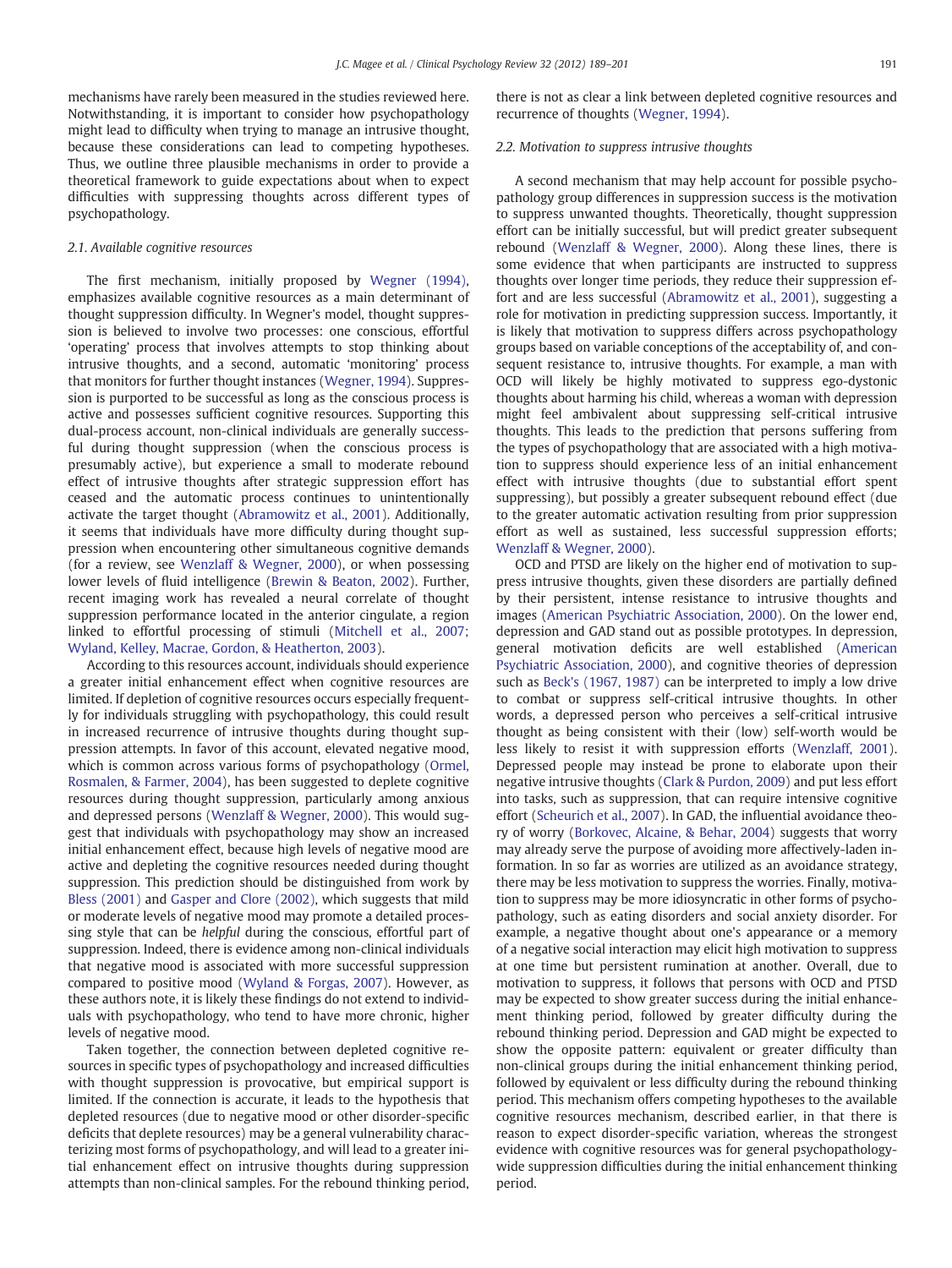# 2.3. Metacognition about unsuccessful thought suppression

The third mechanism is derived from cognitive models of OCD, which state that simply having intrusive thoughts is not necessarily a problem; instead, the way an individual interprets their intrusive thoughts is expected to determine their consequences [\(Rachman,](#page-11-0) [1997\)](#page-11-0). These models are in line with empirical evidence suggesting that unsuccessful thought suppression may be a common experience [\(Abramowitz et al., 2001\)](#page-10-0). Instead, the way an individual interprets unsuccessful thought suppression is thought to be crucial ([Purdon,](#page-11-0) [2004; Purdon & Clark, 1999; Wenzlaff & Wegner, 2000](#page-11-0)). Supporting this notion, in previous research we found that maladaptive attributions about unsuccessful thought suppression predicted increased intrusive thoughts during and following suppression ([Magee &](#page-11-0) [Teachman, 2007](#page-11-0)), and these attributions mediated group differences between persons high versus low in OCD symptoms in the recurrence of intrusive thoughts during and following thought suppression. Additionally, in a non-clinical sample, [Förster and Liberman \(2001\)](#page-11-0) found that manipulating the meaning of unsuccessful thought suppression led to elimination or amplification of the rebound effect.

These findings converge on the hypothesis that groups who tend to make maladaptive metacognitions about unsuccessful thought suppression may paradoxically have greater difficulty during and after thought suppression attempts. For example, OCD may be a prototypical example of a disorder in which unsuccessful thought suppression is often met with maladaptive metacognition that could exacerbate the recurrence of the intrusive thought (e.g., "This thought of my sister being in a car accident keeps returning when I try to get rid of it because I'm an evil person who really wants her to be in an accident!"). While OCD is often the focus of this literature, one can easily speculate about other possible disorder-specific metacognitions (e.g., depression: "I can't control this thought because I'm weak"). We expect that metacognition about thought suppression is likely to occur and cause difficulty with thought suppression attempts during both the initial enhancement and rebound thinking periods.

# 2.4. Overview

In the current study, we evaluate the existing evidence for differential effects of thought suppression attempts on recurrence of intrusive thoughts across many forms of psychopathology. We also examine the consistency of the evidence with the predictions of three theoretical mechanisms proposed in the thought suppression literature. According to the first mechanism, available cognitive resources, diagnosed and analogue samples are expected to experience greater initial enhancement effects during suppression attempts than non-clinical samples. According to the second mechanism, motivation to suppress, samples with symptoms of OCD and PTSD are expected to experience lessened initial enhancement effects followed by a greater rebound effects, whereas samples with symptoms of GAD and depression are expected to demonstrate the opposite pattern. According to the third mechanism, maladaptive metacognition about thought suppression, samples with symptoms of OCD are expected to experience greater initial enhancement and rebound effects compared to non-clinical samples. Overall, this study provides an empirical test to refine existing theories of thought suppression in psychopathology.

# 3. Method

# 3.1. Literature search and study selection

Studies on thought suppression and psychopathology available prior to April 2010 were identified using literature searches on PsycInfo, PubMed and Dissertation and Theses databases, reference lists from publications, and searches of individual journal issues for

Behaviour Research and Therapy, Cognitive Therapy and Research, Journal of Abnormal Psychology, and Journal of Anxiety Disorders. All studies were required to be written in English and to contain sufficient information to permit the calculation of effect sizes for at least one measure of thought recurrence. We restricted the search to studies involving diagnosed or analogue samples corresponding to Axis I disorders, because it is not clear that the proposed theoretical differences in mechanisms underlying thought suppression extend to Axis II disorders. We also included studies using high trait anxiety samples; while this characteristic is not necessarily specific to any disorder, we believe it is informative about psychopathology, negative mood, and anxiety disorders in general. For any studies lacking sufficient data for the calculation of effect sizes, the data were requested from the study author(s).

For the primary analyses, we included two types of controlled studies in the final sample. The first type of controlled studies included at least one group with psychopathology, and one non-clinical group, both of which were randomly assigned to follow either thought suppression or control instructions. These studies possessed ideal controls for our primary research question, because both groups followed identical procedures, allowing us to better isolate difficulties due to thought suppression while holding methodological variations constant across the mental health groups being compared. [Fig. 1](#page-4-0) displays a visual guide for understanding the primary controlled comparisons. In the Figure, dashed lines indicate the flow that individual participants follow during a study, and the solid lines denote the between-subject comparisons that are used to draw inferences about the effects of thought suppression. The bolded straight lines for the "initial enhancement" and "rebound" effects of thought suppression refer to comparisons of suppression and control instructions within psychopathology and non-clinical groups. The bolded curved arrows reflect the main comparisons of initial enhancement and rebound effects between psychopathological and non-clinical groups. These latter comparisons offer the crucial tests for theories of thought suppression and psychopathology.

While this first type of studies offered ideal control, we also included a second type of controlled studies. This type included samples with psychopathology (but not non-clinical samples) randomly assigned to receive suppression or control instructions. We included these studies as a means of increasing the accuracy and reliability of the estimates of effect sizes for the various types of psychopathology (by increasing power). Further, adding these studies did not change the overall pattern of results, and made only small differences for psychopathology-specific comparisons.

For more descriptive, secondary analyses, we also examined studies that compared multiple samples receiving suppression instructions (e.g., a sample with OCD symptoms versus a non-clinical sample both following suppression instructions). These uncontrolled comparisons are less informative about the effects specifically due to thought suppression, but can estimate general differences in rates of intrusive thoughts. We included these studies due to a secondary interest in comparing rates of intrusive thoughts between groups with and without psychopathology. Thus, we used only controlled comparisons for the primary analyses, and included studies with lower levels of control for secondary estimates of more general intrusive thought differences across groups. Finally, we included studies with crossover designs (e.g., a group monitoring then suppressing compared to a group suppressing then monitoring), but only used data recorded prior to the crossover (i.e., in the above example, only the initial between-groups comparison was included).

A total of 59 studies (51 published and 8 unpublished) met criteria for the review. While we were unable to obtain complete data for every study, 52 studies (44 published and 8 unpublished) contributed data either from the manuscript, through correspondence with the study author(s), or based upon effect sizes reported in alternate manuscripts (e.g., [Abramowitz et al., 2001](#page-10-0)). Of these 52 studies, 33 studies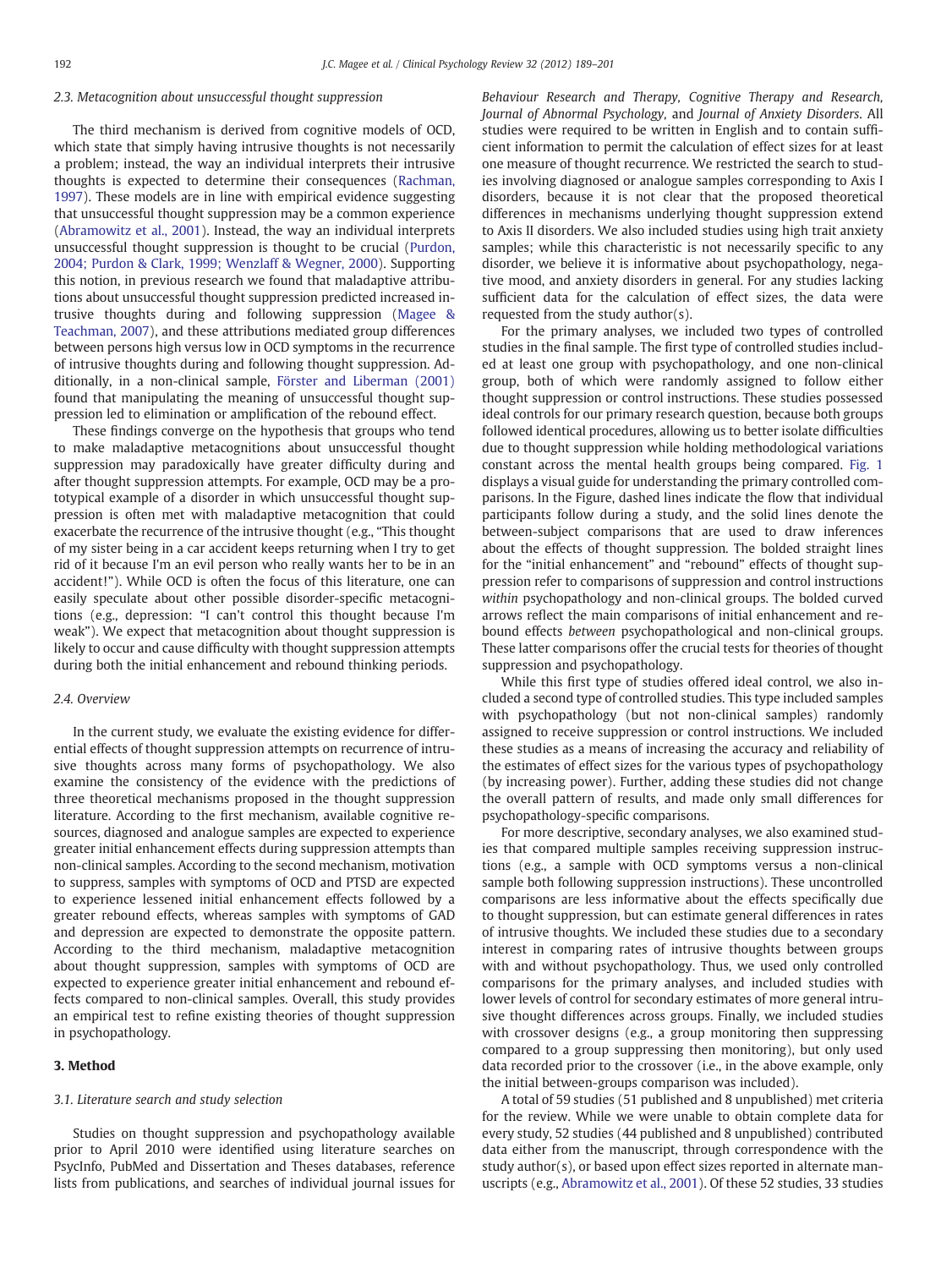<span id="page-4-0"></span>

*Note.* Words in bold print indicate the comparisons used in the analyses. "Initial Enhancement"and "Rebound" refer to the difference between thought suppression and control instructions within psychopathological and non-clinical groups individually

Fig. 1. Controlled Comparisons of thought suppression and control instructions between samples with and without psychopathology.

provided data permitting controlled comparisons of thought suppression difficulties within psychopathological samples, and 25 studies also provided data for controlled comparisons within nonclinical samples. Nineteen studies provided data only for uncontrolled comparisons between psychopathology and non-psychopathology samples.

# 3.2. Study variables

For each study, diagnosed or analogue classification of participants was coded, along with the publication status. It was not possible to record comorbidity within samples with psychopathology because too few studies provided this information. We also coded a series of demographic (e.g., age) and methodological (e.g., valence of thought) variables; analyses for these variables can be found in the Appendix.

# 3.3. Calculation of effect sizes and analysis plan

We used Cohen's d as the common metric for comparison across studies (following procedures described in [Hunter & Schmidt, 2004](#page-11-0)), because Cohen's d has been recommended for combining studies that primarily report the results of ANOVAs and t-tests ([Johnson &](#page-11-0) [Eagly, 2000](#page-11-0)). All Cohen's ds were calculated by subtracting the mean of participants following control instructions from the mean of those following suppression instructions, then dividing by the pooled standard deviation ([Cohen, 1988](#page-11-0)). When means and standard deviations were not provided in the study, the results of statistical tests (e.g., t or F values) were used to estimate effect size values ([Ray & Shadish,](#page-11-0) [1996\)](#page-11-0). For several older studies for which sufficient data could not be obtained, estimates from a previous meta-analysis were used (i.e., [Abramowitz et al., 2001\)](#page-10-0). For all effect sizes, we used [Hedges \(1982\)](#page-11-0) to adjust effect size estimates according to the sample size. According to [Cohen's \(1988\)](#page-11-0) guidelines, Cohen's ds of .2, .5, and .8 correspond to small, medium and large effect sizes respectively.

The studies used numerous types of dependent measures, including thought frequency, thought duration, reaction time tasks measuring thought activation, and retrospective estimates of thought recurrence. To increase ease of interpretation, all effect sizes were calculated so that positive numbers reflect greater activation of

an intrusive thought. For the comparisons of thought suppression to control instructions, effect sizes are reported so that positive numbers always correspond to more intrusive thoughts associated with suppression relative to control instructions. For example, an effect size of  $d = 0.30$  would indicate that participants randomly assigned to suppress experienced a small to medium increase in intrusive thoughts over participants randomly assigned to control instructions.

For studies that provided more than one comparison to a reference suppression group (e.g., comparisons for two different types of thoughts, or comparisons to two types of control groups following different control instructions), effect sizes were averaged to provide one estimate for that study. This avoids potentially biasing results in favor of the studies using a greater number of dependent measures. However, studies including more than one type of psychopathology group were permitted to contribute one effect size for every diagnosed or analogue sample available.

To combine effect sizes across studies (e.g., within a given category of psychopathology), we weighted each effect size using inverse variance weights. These weights are computed by dividing one by the squared standard error of the effect size, and are considered to provide optimal, efficient summaries of population effect sizes [\(Hedges & Olkin, 1985; Sánchez-Meca & Marín-Martinez, 1998](#page-11-0)). Weighted effect sizes are denoted by  $d_{+}$ , and for all effect size statistics,  $N<sub>S</sub>$  refers to the number of samples combined to provide the mean effect size. All analyses were conducted using SPSS macros [\(Wilson, 2006\)](#page-12-0) designed for aggregating across effect sizes and conducting analogs to multiple regression analyses with effect sizes as dependent variables [\(Lipsey & Wilson, 2001](#page-11-0)).

Meta-analyses generally use either fixed or random effects models to estimate effect sizes. Fixed effects models are used when the study effect sizes are assumed to be randomly distributed around one common population effect size, and random effects models allow for the possibility that study effect sizes may be distributed around different population effect sizes. While fixed effects models tend to have more power, random effects models better generalize to the entire set of studies (both those in existence and yet to be conducted) on the topic ([Hedges & Vevea, 1998\)](#page-11-0). Because we were interested in wider generalization, and expected heterogeneity across types of psychopathology and methodological factors, we used random effects models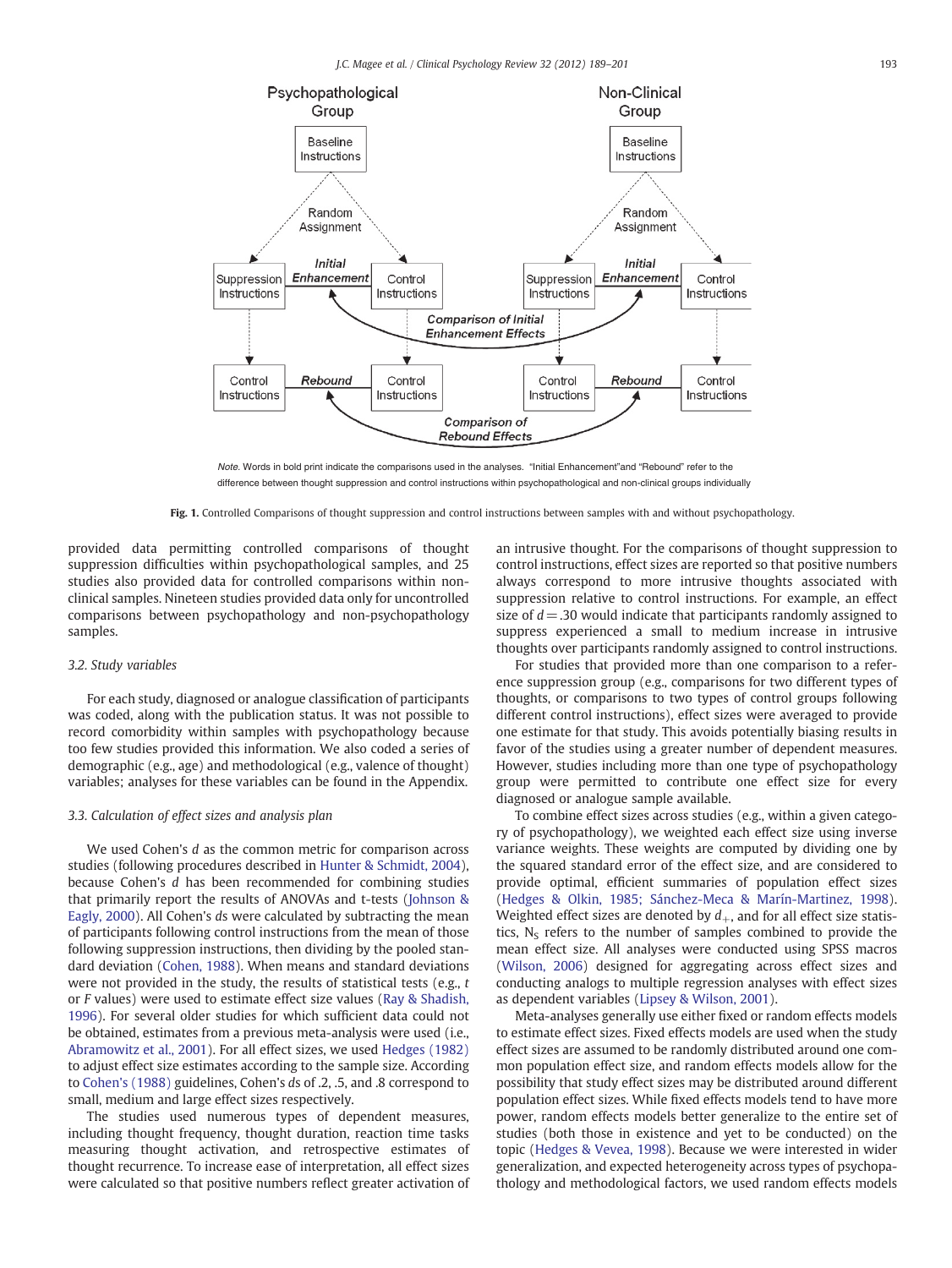for all analyses [\(Hedges & Vevea, 1998](#page-11-0)). Given the resulting reduced power, and to maximize interpretability and statistical validity, we focus on the magnitude of effects (i.e., effect sizes), and deemphasize significance testing. We believe that the focus on effect sizes is necessary for ascertaining meaningful differences that could be obscured by Type II error when focusing on significance testing. This is evident particularly when considering that a small number of samples may lead to a wide confidence interval around an effect size estimate, but still represents many participants (e.g., 5 samples of participants with GAD totaling 222 participants).

With this approach, we primarily focused on the size of differences in initial enhancement or rebound effect sizes (i.e.,  $d_{+}$ ) between groups (e.g., psychopathology vs. non-clinical). For example, within samples with depression, an effect size of  $d_{+} = 0.30$  during the initial enhancement thinking period would indicate that the depressed participants randomly assigned to suppress experienced a small to medium increase in intrusive thoughts over depressed participants randomly assigned to control instructions. A comparison of the same effect size calculation within corresponding non-clinical samples (e.g.,  $d_{+} = .10$ ) would reveal a raw difference of  $d_{+} = .20$ between the groups, a small effect according to [Cohen \(1988\)](#page-11-0). In this case, one would conclude that thought suppression may be associated with greater intrusive thought recurrence compared to control instructions for the depressed sample relative to the nonclinical sample, with the magnitude of the effect being small. This method of examining mean differences in Cohen's d between groups is widely used (e.g., [Abramowitz et al., 2001](#page-10-0)).

As a secondary, complementary effect size, we also calculated the percentage of heterogeneity across a set of studies explained by psychopathology group status [\(Lipsey & Wilson, 2001\)](#page-11-0). This approach is less informative about the magnitude of differences between psychopathology and non-clinical groups. Instead, this effect size scales the effect size difference between psychopathology and non-clinical groups by the total variation across the studies being combined in effect sizes (i.e., the total heterogeneity). For each analysis, the heterogeneity in effect sizes across combined studies was assessed by computing the Q statistic, which has a chi-square distribution with  $k - 1$  degrees of freedom, where k signifies the number of effect sizes being combined. The heterogeneity accounted for by the predictor variable (i.e., psychopathology status) was then divided by the total heterogeneity across studies to provide an analog  $R^2$  value. This analog  $R^2$  value can be interpreted according to [Cohen's \(1988\)](#page-11-0) guidelines that values of approximately 1, 9, and 25% correspond to small, medium and large effects respectively. For instance, in the previous example we might find that whether or not a sample was depressed explains  $R^2=30\%$  of the heterogeneity in effect sizes among the studies that were combined for the comparison. We chose to include this method to quantify heterogeneity due to the many methodological variations present in thought suppression research ([Purdon, 2004](#page-11-0)).

The analysis involved four stages: first, we conducted preliminary descriptive statistics for the entire sample. Second, we examined the controlled comparisons of initial enhancement and rebound effects between psychopathological and non-clinical samples. Third, we conducted controlled comparisons within different forms of psychopathology. Fourth, we conducted uncontrolled comparisons between psychopathology and non-clinical samples to examine differences in intrusive thought activation. We report confidence intervals in the text for comparisons conducted across types of psychopathology, and report these in the tables for all other results.

# 4. Results

## 4.1. Preliminary analyses

The 33 studies that permitted at least one within-psychopathology group comparison of thought suppression to control instructions provided 58 samples (33 psychopathological and 25 non-clinical). This final pool included 2344 participants, had an average age of 25.94 (range 18.70–47.00), and was 69% female (range 22–100%) among those studies reporting age or gender. Published studies demonstrated a medium sized difference of a greater initial enhancement effect (difference of  $d_+$  = .50, N<sub>S</sub> = 32) than unpublished studies, but did not show much difference for the rebound thinking period ( $d_{+} = .05$ , N<sub>S</sub> = 22).

To replicate the general findings from [Abramowitz et al. 's](#page-10-0) [\(2001\)](#page-10-0) examination of thought suppression effects in primarily non-clinical samples, we first examined the effects of thought suppression for all samples (including those with and without psychopathology). In accordance with Abramowitz and colleague's previous meta-analysis, during the initial enhancement thinking period participants showed a small to medium negative effect of thought suppression ( $d_{+} = -0.36$ , N<sub>S</sub> = 56, 95% CI: −.52, −.20), indicating less recurrence during thought suppression compared to control instructions. Also in accordance with their previous findings, participants showed a small positive rebound effect  $(d_{+} = .15, N_{S} = 40, 95\%$  CI: .04, .27), indicating increases in intrusive thoughts after suppression compared to control instructions. Given the minimal overlap of the current studies with those included in the previous meta-analysis (12 studies), the similarity of the current estimates to those in Abramowitz et al. (i.e.,  $d_{+} = -0.35$  for the initial enhancement effect,  $d_{+} = .30$  for the rebound effect) suggests that the general pattern of findings for thought suppression is robust.

Next we calculated the correlation between initial enhancement and rebound effect sizes, finding a medium, positive relationship  $(r=.43, p<.01, N<sub>S</sub>= 38$  samples included both measurements). The correlation was similar in psychopathological  $(r=.49, p<.03,$  $N_S = 21$ ) and non-clinical groups ( $r = .36$ ,  $p = .16$ ,  $N_S = 17$ ). While these correlations do not explain processes occurring at the participant level, they suggest that studies with greater initial enhancement effects also tend to have greater rebound effects.

# 4.2. Difficulty with thought suppression according to the presence or absence of psychopathology

Next, we tested the proposal that samples with psychopathology would experience greater difficulties with suppression than non-clinical samples (the curved arrow comparisons bolded in [Fig. 1](#page-4-0)). These comparisons involved separately computing initial enhancement and rebound effects within all psychopathology and non-clinical samples, then comparing the groups using analog weighted ordinary least squares regression [\(Lipsey & Wilson,](#page-11-0) [2001](#page-11-0)). See [Table 1](#page-6-0) for a summary of the differences. Results indicated that during the initial enhancement thinking period, difficulty with thought suppression attempts was similar between psychopathological ( $d_{+}$  = −.39, N<sub>S</sub> = 32) and non-clinical samples  $(d_{+}=-.31, N_{S}= 24)$ . Contrary to expectations, there was also little difference for the rebound thinking period comparison between samples with psychopathology  $(d_{+} = .12, n = 22)$  and the nonclinical samples  $(d_{+}= .19, n=18)$ . These comparisons yielded only minimal differences in the magnitude of effects between psychopathology and non-clinical samples, and suggest that thought suppression is associated with similar recurrence of thoughts (compared to control instructions) in samples with and without psychopathology.

# 4.3. Variation in the effects of thought suppression among psychopathology groups

Next we examined variation among the specific types of psychopathology represented in the studies. First, we broke down the overall sample into diagnosed and analog groups. For the initial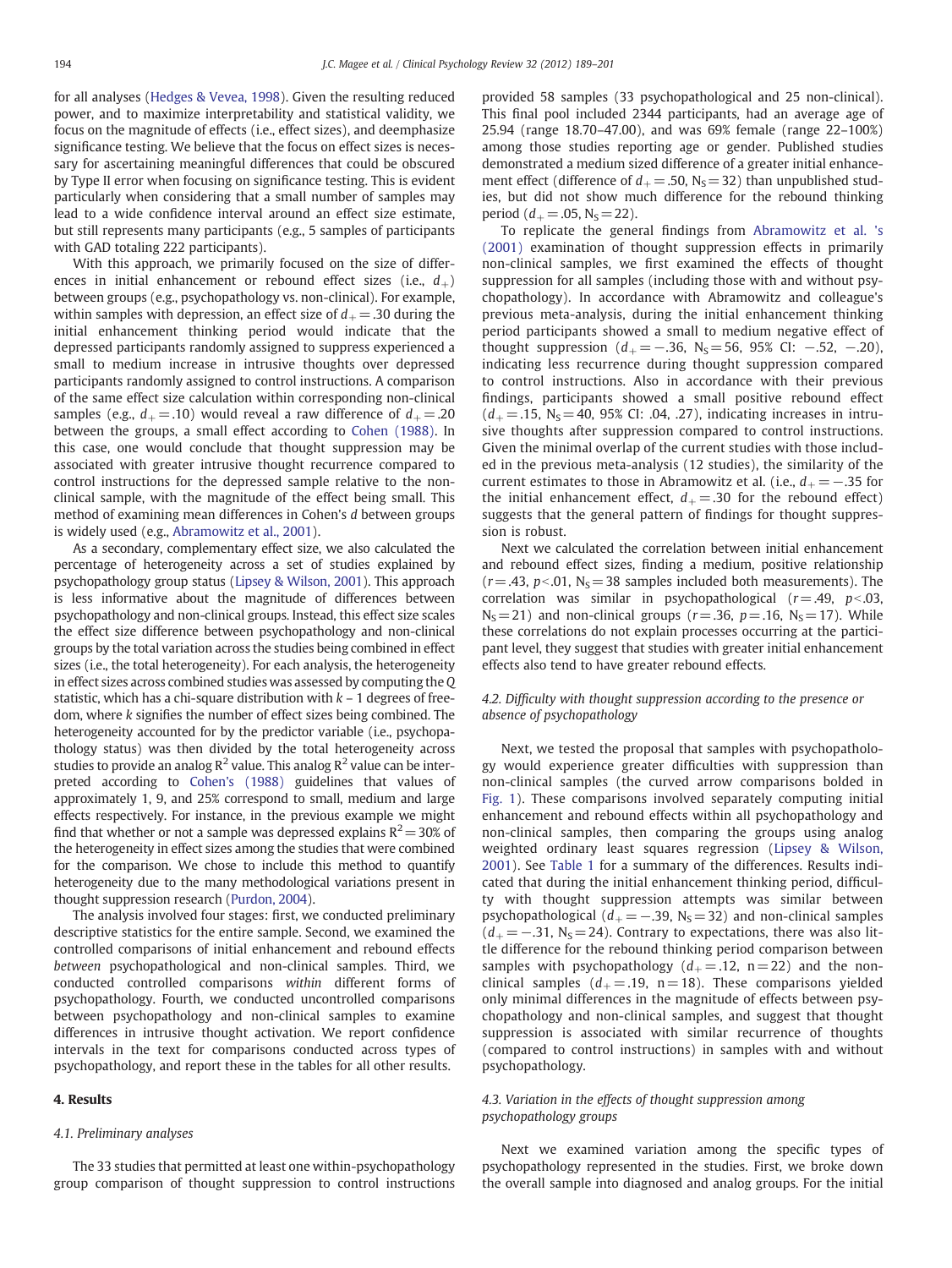<span id="page-6-0"></span>

| ٧ |
|---|
|---|

| Differences between psychopathological and non-clinical samples during the initial enhancement and rebound thinking periods. |  |  |  |
|------------------------------------------------------------------------------------------------------------------------------|--|--|--|
|------------------------------------------------------------------------------------------------------------------------------|--|--|--|

|                | Initial enhancement thinking period |               |       |       |    | Rebound thinking period |         |               |       |       |          |         |
|----------------|-------------------------------------|---------------|-------|-------|----|-------------------------|---------|---------------|-------|-------|----------|---------|
| Type of psych. | $d_{+}$                             | 95% CI        | $R^2$ |       | N  | $N_{P}$                 | $d_{+}$ | 95% CI        | $R^2$ |       | $N_S$    | $N_{P}$ |
| <b>OCD</b>     | $-.17$                              | $-.60, .26$   | 4.1%  | 14.47 | 16 | 600                     | $-.13$  | $-.49. .23$   | 5.4%  | 9.54  | 13       | 486     |
| <b>PTSD</b>    | $-.02$                              | $-1.09.1.05$  | 0.0%  | 4.91  |    | 219                     | $-.14$  | $-.87, .60$   | 4.5%  | 2.88  | 5        | 136     |
| GAD            | .09                                 | $-2.89, 3.08$ | 0.1%  | 3.21  | 5  | 222                     | .12     | $-.56, .80$   | 13.3% | .91   | 4        | 150     |
| Depression     | .39                                 | $-.64, 1.42$  | 22.8% | 2.41  | 4  | 164                     |         |               |       |       | $\Omega$ |         |
| Specific       | $-.24$                              | $-.88, .41$   | 8.6%  | 6.11  | 8  | 310                     | $-.05$  | $-.66, .56$   | 0.6%  | 3.89  | 6        | 226     |
| Trait anxiety  | $-.42$                              | $-1.24, .40$  | 14.0% | 7.12  | 8  | 414                     | $-.25$  | $-1.02, .53$  | 8.0%  | 4.90  | 6        | 340     |
| Other          | .03                                 | $-.75, .80$   | 0.1%  | 7.03  | 8  | 375                     | $-.03$  | $-1.02$ . .96 | 0.1%  | 4.31  | 6        | 314     |
| Total          | $-.08$                              | $-.41, .24$   | 0.4%  | 57.41 | 56 | 2304                    | $-.07$  | $-.31, .16$   | 1.1%  | 38.70 | 40       | 1653    |

Note. \*p<.05. Psych. refers to psychopathology.  $d_+$  refers to the weighted Cohen's d, and represents the mean effect size difference between groups with and without psychopathology for a particular comparison.  $R^2$  refers to the analog  $R^2$  value reflecting the heterogeneity accounted for by psychopathology status divided by the total heterogeneity among combined studies. Q refers to the heterogeneity statistic. N<sub>S</sub> refers to the total number of samples with and without psychopathology included in a comparison.  $N_P$  refers to the total number of participants included in a comparison.

enhancement thinking period, we found that the difference in effect sizes was a small to medium effect in the direction of a greater initial enhancement effect for diagnosed samples ( $d_{+}=-.23$ , N<sub>S</sub>= 11) than for analogue samples ( $d_{+} = -0.48$ , N<sub>S</sub>= 21). For the rebound thinking period, the effect sizes for diagnosed ( $d_{+} = .17$ , N<sub>S</sub> = 6) and analogue samples ( $d_{+} = .11$ , N<sub>S</sub> = 16) showed minimal differences. These comparisons supported the available cognitive resources mechanism, as the greater initial enhancement effect by diagnosed samples was consistent with a greater depletion of cognitive resources than in analogue samples.

We then examined initial enhancement and rebound effects for each specific type of psychopathology. All types of psychopathology for which there were fewer than two psychopathology and two non-clinical samples for comparison were combined into an "other" category. For the initial enhancement effect comparisons, this "other" category included two social anxiety samples, one sample each with symptoms of nicotine dependence, insomnia, and eating disorder, and three non-clinical comparison groups. For rebound effect comparisons, the same samples were used, except data for the nicotine dependence sample and one non-clinical comparison group were unavailable. We focus here on the differences between psychopathology versus non-clinical groups, but [Fig. 2](#page-7-0) also breaks down initial enhancement and rebound effect sizes within psychopathology and non-clinical groups (e.g., suppression relative to control instructions for depressed samples). It should be noted that even non-clinical control groups show considerable heterogeneity that is likely due to methodological variations across studies.

# 4.4. OCD and PTSD

For the initial enhancement thinking period, consistent with the proposal that individuals with OCD would be highly motivated to suppress their intrusive thoughts, participants with OCD symptoms showed less of an initial enhancement effect relative to non-clinical participants (difference of  $d_{+} = -0.17$ , N<sub>S</sub> = 16), although the effect was small. This difference indicated that to a small degree, OCD samples experienced less amplification of intrusive thoughts while suppressing (compared to monitoring their thoughts) than did corresponding non-clinical groups. For the rebound thinking period, participants with OCD symptoms unexpectedly showed a small effect size difference ( $d_{+} = -0.13$ , N<sub>S</sub>= 13) in the direction of a smaller rebound effect than non-clinical participants.

For participants with PTSD symptoms, suppression difficulties were similar to non-clinical samples ( $d_{+} = -0.02$ , N<sub>S</sub>= 7) during the initial enhancement thinking period, which did not appear to be consistent with an increased motivation to suppress. For the rebound thinking period, participants with PTSD symptoms showed a small difference ( $d_{+} = -.14$ , N<sub>S</sub>=5) in the direction of a smaller rebound effect than non-clinical samples. Together, the results for participants with symptoms of OCD and PTSD offered partial support for the motivation to suppress mechanism, but did not appear to support the other two possible mechanisms.

#### 4.5. GAD and depression

In line with a decreased motivation to suppress, participants with GAD symptoms showed a similar initial enhancement effect compared to non-clinical groups (difference of  $d_{+} = .09$ ,  $N_S = 5$ ) during the initial enhancement thinking period. For the rebound thinking period, participants with GAD symptoms showed a small effect size difference from non-clinical groups ( $d_{+} = .12$ , N<sub>S</sub>=4) in the direction of a greater rebound effect. Also consistent with a decreased motivation to suppress, participants with symptoms of depression showed a small to medium effect of greater initial enhancement compared to non-clinical participants (difference of  $d_{+} = .39$ , N<sub>S</sub> = 4). There were not sufficient samples to estimate the magnitude of differences for the rebound thinking period. Together, the findings for GAD and depression largely supported the motivation to suppress mechanism, as we expected that less motivation to suppress would result in an equivalent or greater initial enhancement effect. However, the small rebound effect for the sample with GAD symptoms indicated that this support did not extend to the follow-up rebound thinking period, in which decreased motivation to suppress would be expected to result in an equivalent or decreased rebound effect compared to non-clinical samples.

# 4.6. Specific phobias, trait anxiety, and other forms of psychopathology

For the remaining forms of psychopathology, the available cognitive resources mechanism predicted greater difficulties with suppression than non-clinical samples, but there were not obvious expectations based upon the other mechanisms. Results indicated that participants with specific phobia symptoms experienced a small to medium effect in the direction of a smaller initial enhancement effect ( $d_{+} = -0.24$ , N<sub>S</sub>= 8) than non-clinical participants. Participants with specific phobia symptoms showed minimal differences  $(d_{+}=-.05, N_{S}= 6)$  for the rebound thinking period when compared to the corresponding non-clinical samples.

Next, participants with high trait anxiety showed a small to medium effect in the direction of a smaller initial enhancement effect than non-clinical participants ( $d_{+} = -0.42$ , N<sub>S</sub>=8), indicating that participants with high trait anxiety experienced fewer intrusive thoughts associated with thought suppression (compared to monitoring) than non-clinical groups. For the rebound thinking period, participants with trait anxiety continued the pattern of fewer intrusive thoughts associated with thought suppression, showing a small to medium difference in the direction of a smaller rebound effect  $(d_{+}=-.25, N_{s}=6)$  than participants without trait anxiety.

Finally, for the combined "other" types of psychopathology, the psychopathology group was similar to non-clinical samples for both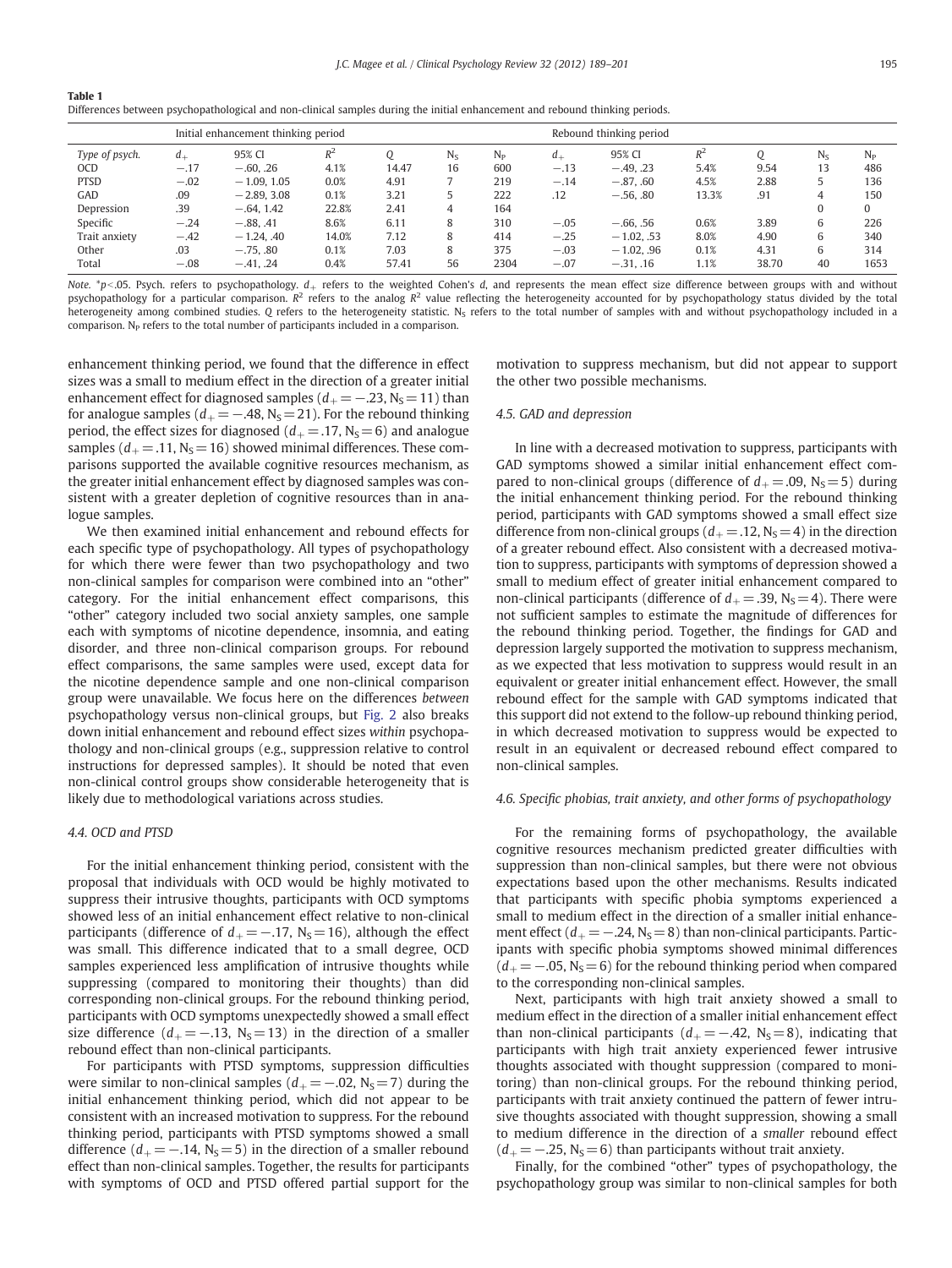<span id="page-7-0"></span>

# **Initial Enhancement Thinking Period**

corresponding non-clinical groups respectively. Positive effect sizes refer to greater activation of thoughts during thought suppression compared to control instructions. OCD refers to Obsessive-Compulsive Disorder, PTSD refers to Post-Traumatic Stress Disorder, GAD refers to Generalized Anxiety Disorder, Dep. refers to Depression, Specific refers to Specific Phobias, Trait Anx. refers to trait anxiety, and Other refers to all other forms of psychopathology analyzed.

Fig. 2. Effect sizes for the initial enhancement and rebound thinking periods according to type of psychopathology.

the initial enhancement ( $d_{+} = .03$ , N<sub>S</sub>=8) and rebound ( $d_{+} = -.03$ ,  $N<sub>S</sub>= 6$ ) thinking periods. Together, among specific phobias, trait anxiety, and other forms of psychopathology, trait anxiety stood out by showing the greatest differences from non-clinical samples of any type of psychopathology measured in this meta-analysis. Interestingly, these differences were in the direction of less difficulty during both the initial enhancement and rebound thinking periods.

Across the types of psychopathology measured in this metaanalysis, the overall pattern of results suggested few differences between psychopathological and non-clinical samples in intrusive thoughts associated with thought suppression. Initial enhancement effects showed slightly greater differences than rebound effects, and appeared to be most consistent with predictions based upon the motivation to suppress mechanism. Nonetheless, the majority of these effects were small.

### 4.7. Differences between initial enhancement and rebound effects

Another possible way to examine thought suppression outcomes that may more closely parallel the individual experience of thought suppression is to examine the differences between thought recurrence associated with thought suppression during the initial enhancement and rebound thinking periods [\(Wenzlaff & Wegner,](#page-12-0) [2000\)](#page-12-0). For example, if thought suppression is successful during the initial enhancement thinking period, then shows a major rebound, the subjective experience of thought suppression would be different (and perhaps more alarming) than if the effects of thought suppression remained rather steady across occasions. To examine this question, we estimated initial enhancement and rebound effects separately within each type of psychopathology, then calculated the difference in magnitude between the two (this allowed us to include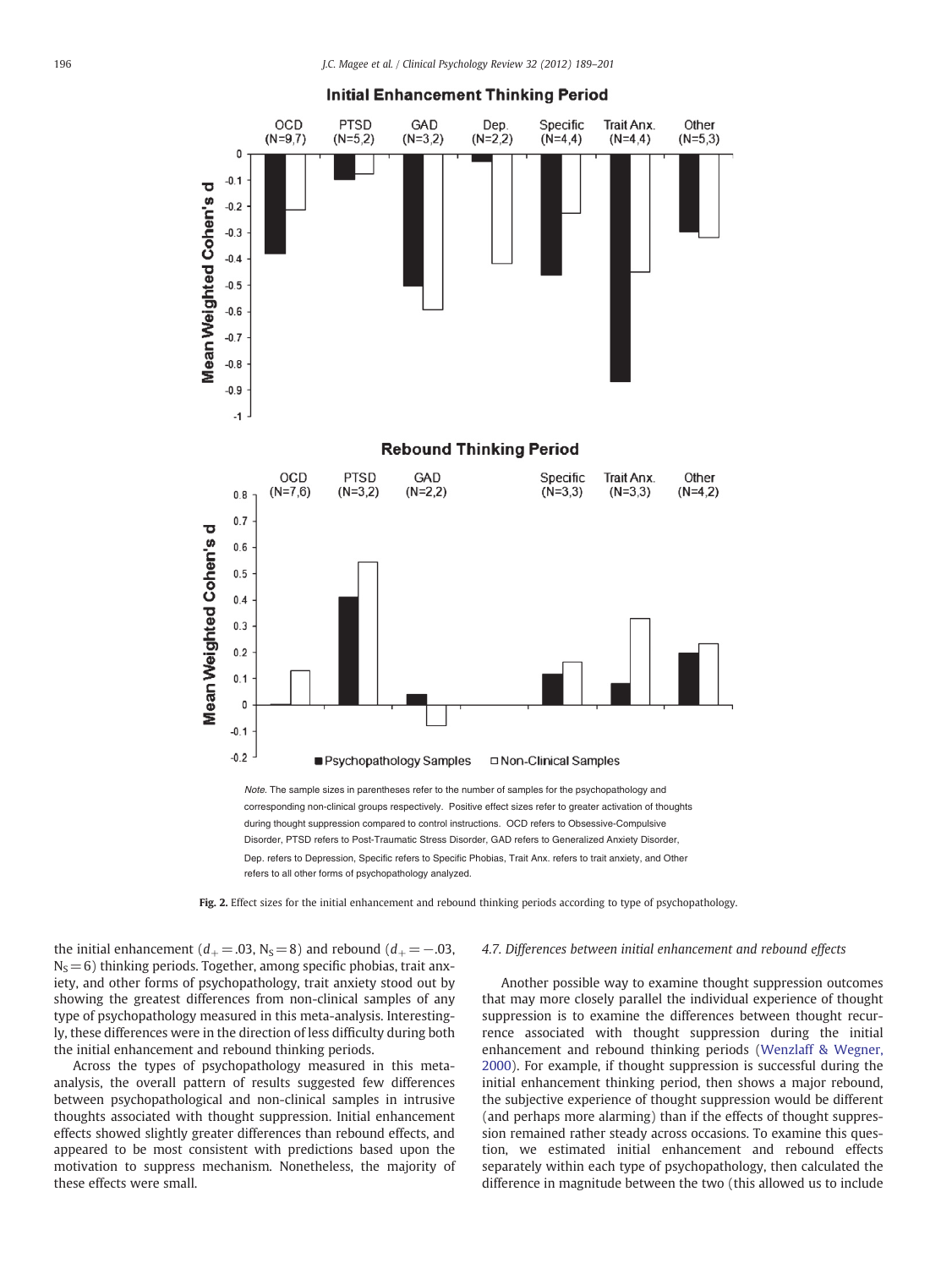studies that did not include both initial enhancement and rebound effects in the same study). All differences between initial enhancement and rebound effects were positive, indicating greater intrusive thoughts relative to control instructions for the rebound effect compared to the initial enhancement effect. We then compared the size of the difference between the initial enhancement and rebound effects according to each type of psychopathology. These comparisons are reported so that positive numbers indicate greater increases (or smaller decreases) in intrusive thoughts for samples with psychopathology than the corresponding non-clinical samples.

As with the within-disorder comparisons for specific types of psychopathology above, there were not substantial differences between psychopathology and non-clinical samples. Participants with OCD symptoms showed differences similar to non-clinical participants  $(d_{+} = .04)$ , as did participants with symptoms of GAD  $(d_{+} = .03)$ , and the combined "other" group  $(d_{+}=-.06)$ . Participants with symptoms of PTSD showed slightly smaller differences than nonclinical samples ( $d_{+}=-.12$ ), whereas participants with symptoms of specific phobias ( $d_{+} = .19$ ) and trait anxiety ( $d_{+} = .17$ ) showed slightly larger differences than non-clinical groups. None of these comparisons yielded differences greater than a small effect size.

# 4.8. Presence of psychopathology and recurrence of intrusive thoughts

As a secondary question, we were interested in examining differences between psychopathological and non-clinical samples in the rate of intrusive thoughts experienced during uncontrolled thinking periods. In other words, these comparisons were between psychopathological and non-clinical samples where all participants received one type of instruction (i.e., baseline, control, or suppression) for a given thinking period, rather than comparing participants randomly assigned to control or suppression instructions, as occurred in the controlled comparisons. In addition to the initial enhancement and rebound thinking periods, we also examined comparisons for baseline thinking periods, which a subset of studies included prior to the initial enhancement thinking period (see [Fig. 1](#page-4-0)). Together, these uncontrolled comparisons are not informative about the effects specifically due to thought suppression, but rather detect general rates of intrusive thoughts. Given the lack of major differences for the controlled comparisons, this comparison estimated the degree to which samples with psychopathology experience greater intrusive thoughts than non-clinical samples, independent of thought suppression instructions.

The uncontrolled comparisons revealed consistently higher rates of intrusive thoughts for samples with psychopathology across each type of thinking period. For the baseline thinking period, samples with psychopathology experienced more intrusive thoughts than non-clinical samples  $(d_{+} = .43, N_{S} = 12, 95\%$  CI: .24, .63). For the initial enhancement thinking period, samples with psychopathology experienced more intrusive thoughts than non-clinical samples regardless of whether they were following control ( $d_{+} = .46$ , N<sub>S</sub> = 20, 95% CI: .25, .67) or suppression ( $d_{+} = 0.31$ , N<sub>S</sub> = 43, 95% CI: .20, .42) instructions. Further, for the rebound thinking period, samples with psychopathology experienced more intrusive thoughts than nonclinical samples whether they had received control  $(d_{+} = .42,$  $N_S = 14$ , 95% CI: .21, .62) or suppression ( $d_+ = .32$ ,  $N_S = 28$ , 95% CI: .12, .52) instructions. The small to medium magnitude of differences was consistent across all thinking periods and indicates that samples with psychopathology experience greater levels of intrusive thoughts during experimental thinking periods. When these findings are combined with the results of the controlled comparisons above, a picture emerges suggesting that while groups with psychopathology may consistently exhibit higher levels of intrusive thoughts during thought suppression, very little of this difference appears to be attributable to actual thought suppression efforts.

# 5. Discussion

The current study reviewed evidence for the link between thought suppression and the persistent intrusive thoughts evident among many populations with psychopathology. As expected, samples with psychopathology consistently exhibited higher levels of intrusive thoughts than healthier samples during thought suppression. However, a similar difference in intrusive thoughts was evident when participants followed control thinking instructions, making it unlikely that there is any special amplification of intrusive thoughts due to thought suppression for samples with psychopathology in general. This finding challenges the assumption that thought suppression uniquely enhances the recurrence of persistent intrusive thoughts across clinical disorders and highlights the importance of using proper control group comparisons in thought suppression research.

In comparisons examining specific types of psychopathology, most types demonstrated small or no differences relative to nonclinical samples. The greatest difference for both the initial enhancement and rebound thinking periods occurred for samples with high trait anxiety; these samples experienced smaller initial enhancement and rebound effects to a small to medium degree compared to nonclinical samples. Samples with OCD symptoms reported slightly smaller initial enhancement effects than non-clinical samples, consistent with a higher motivation to suppress. However, samples with PTSD did not differ during the initial enhancement thinking period, in line with a predicted higher motivation to suppress, and both groups showed smaller rebound effects to a small degree compared to nonclinical samples, inconsistent with predictions of the reviewed mechanisms. Finally, as expected by the motivation to suppress mechanism, samples with symptoms of GAD and depression both showed similar or greater initial enhancement effects than non-clinical samples. Unexpectedly, the samples with GAD symptoms experienced slightly greater rebound effects than corresponding non-clinical groups. Overall, these results suggest some heterogeneity among types of psychopathology that might be accounted for by the proposed mechanisms; however, most effects were small, and it appeared that the support for the motivation to suppress mechanism was more consistent for the initial enhancement thinking period than the rebound thinking period.

#### 5.1. Proposed mechanisms underlying thought suppression

There was mixed support for hypotheses based upon the three mechanisms proposed to underlie thought suppression ability. First, there appeared to be no evidence of generally increased difficulty with thought suppression in psychopathology, contrary to the hypothesis that available cognitive resources would be limited in samples with psychopathology compared to non-clinical samples, leading to difficulties inhibiting intrusive thoughts [\(Wegner, 1994](#page-12-0)). These results contradict expectations that the high levels of negative affect in groups with psychopathology would be associated with worsened thought suppression performance through the mechanism of depleted cognitive resources. There are several explanations that could account for these findings, including insufficient group differences in cognitive resources to have an impact for individuals with psychopathology, or insufficient manipulation of cognitive resources in previous studies. Indeed, few of the studies included in this metaanalysis added additional cognitive demands during thought suppression [\(Wegner, Erber, & Zanakos, 1993](#page-12-0)). However, an alternative possibility is that the effortful (resource-demanding), conscious thought suppression process may become more automatic and effortless over time [\(Wegner, 1994\)](#page-12-0). Given the frequency of thought suppression attempts among individuals with psychopathology, this could explain how cognitive resources between individuals with and without psychopathology could differ but not lead to divergences in measured thought suppression performance. In either case, future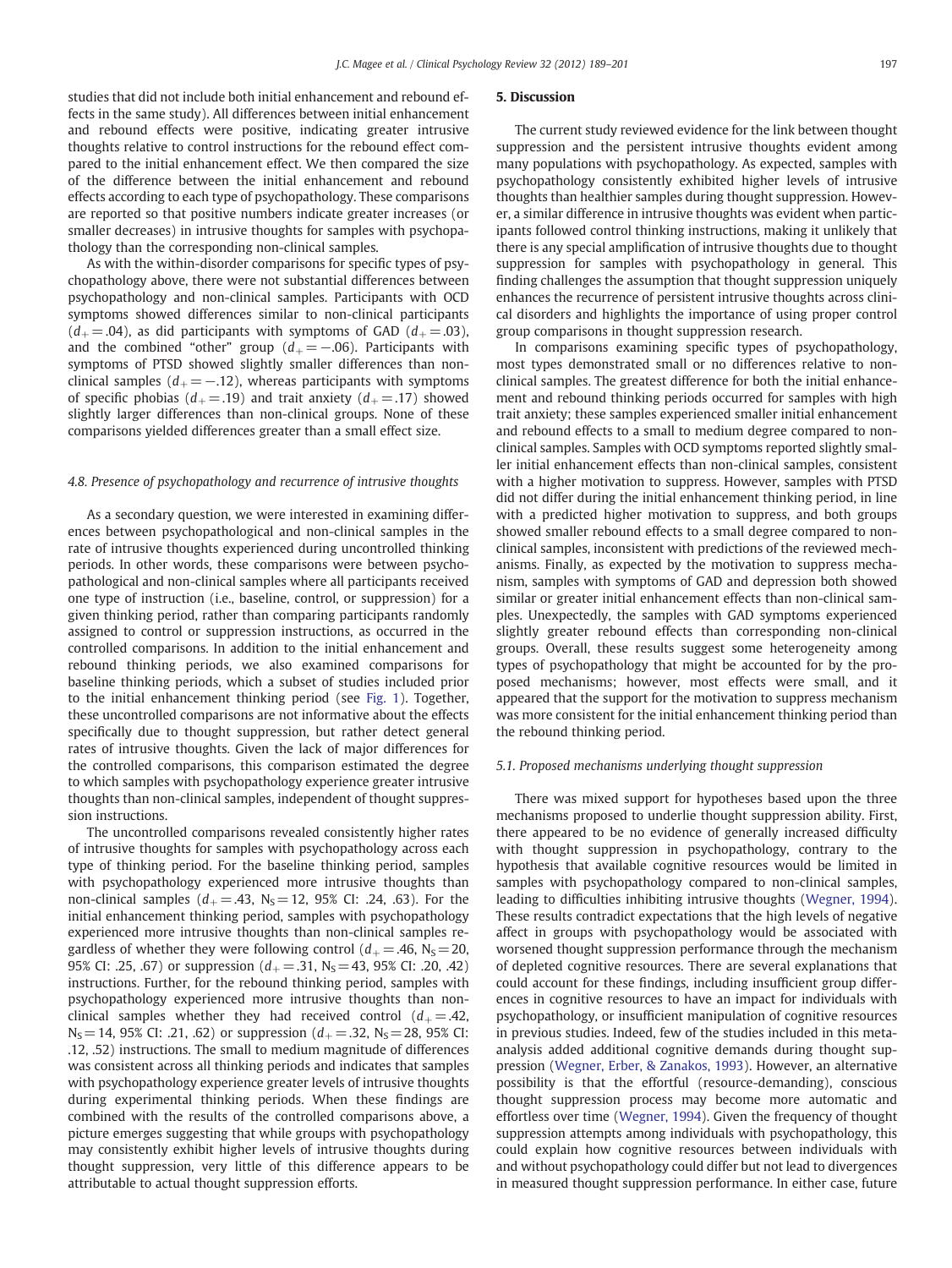work directly measuring and manipulating cognitive resources will be useful for disentangling the contributions of available cognitive resources to theories of thought suppression in psychopathology.

The second proposed mechanism, motivation to suppress, received the strongest (albeit indirect) support from the data in its predictive power during the initial enhancement thinking period. Results for samples with symptoms of OCD, GAD, and depression all followed expectations according to this mechanism for the initial enhancement thinking period. For samples with OCD symptoms, there was a reduced initial enhancement effect relative to healthier participants, consistent with the prediction of increased suppression effort in this group. Depression and GAD showed equivalent or greater initial enhancement effects than non-clinical samples, perhaps reflecting similar or less intensive suppression effort compared to non-clinical participants. The only type of psychopathology which did not fit the predicted pattern for the initial enhancement effect was PTSD. Individuals with PTSD symptoms were expected to show high motivation to suppress, leading to a reduced initial enhancement effect, but surprisingly there was no difference compared to non-clinical samples. Thus, while the estimated differences were generally small, the motivation to suppress mechanism predicted heterogeneity fairly successfully during the initial enhancement thinking period.

Based upon prominent theories of thought suppression, samples expending greater suppression effort were expected to experience higher subsequent rebound effects [\(Wenzlaff & Wegner, 2000](#page-12-0)). However, the rebound effects did not follow the predicted pattern of an increased rebound effect for OCD and PTSD and an equivalent or decreased rebound effect for GAD. Instead, the current results suggest that other factors in addition to motivation or consequent suppression effort are needed to predict rebound effects (though it should be noted that suppression effort was not measured directly in most studies so this is an inference).

For the third mechanism, meta-cognition about unsuccessful thought suppression, the evidence was difficult to interpret, as there was little preexisting empirical evidence to indicate which disorders other than OCD would have been expected to show differences according to meta-cognition. However, the results for OCD did not support this mechanism, as samples with OCD symptoms demonstrated only small differences in the direction of smaller enhancement and rebound effects than non-clinical samples. It may be that the tendency to experience high levels of intrusive thoughts and apply maladaptive meanings is elevated for samples with OCD symptoms whether they are suppressing or following control instructions. As a result, the influence of maladaptive metacognition would be less apparent using the thought suppression paradigm.

The overall pattern of results did not support a relationship between maladaptive meta-cognition and increased recurrence of intrusive thoughts as a general characteristic of psychopathology. This is unsurprising, as the content of meta-cognition is likely to vary tremendously for different types of psychopathology. However, this is a critical factor to examine for individual types of psychopathology, as meta-cognition is a crucial component of theories of intrusive thoughts (e.g., [Clark, 2001; Wells & Matthews, 1996](#page-11-0)). It is also important to acknowledge that it is unclear whether meta-cognition about unsuccessful thought suppression differs from meta-cognition about intrusive thought recurrence in general. It is plausible that maladaptive meta-cognition could lead to increased intrusive thoughts whether a person is suppressing or monitoring. It is also critical to test whether meta-cognition about unsuccessful thought suppression might have a greater impact on distress following suppression than on the recurrence of intrusive thoughts [\(Purdon, Rowa, & Antony,](#page-11-0)  $2005$ ).<sup>1</sup> It may be that individuals with psychopathology suffer

increased distress due to their beliefs about the meaning of unsuccessful thought suppression, even when their suppression efforts result in recurrence levels similar to non-clinical samples.

While these three possible mechanisms (available cognitive resources, motivation to suppress, maladaptive metacognition) were described independently, it is likely that in practice they are interactive. For example, an unsuccessful thought suppression attempt that is interpreted as a sign of weakness could lead to increased negative affect and effort suppressing (followed by consequent resource depletion), which in turn could lead to an increased rebound effect. Disorder-specific theories that delineate specific sequences and combinations of these mechanisms will help to build more nuanced understandings of thought suppression in psychopathology.

# 5.2. Trait anxiety and negative mood

Turning to the other specific forms of psychopathology tested, there were not strong hypotheses concerning trait anxiety as a unique predictor of thought suppression effects. However, results indicated that trait anxiety was associated with smaller initial enhancement and rebound effects compared to non-clinical groups, suggesting that perhaps milder levels of state anxiety or negative affect are actually helpful when suppressing, at least in the short-term period reflected by these studies. Previous work by [Wyland and](#page-12-0) [Forgas \(2007\)](#page-12-0) has suggested that among non-clinical samples, mild negative mood is associated with less of an initial enhancement effect (although a greater rebound effect) than positive mood. Additionally, other work focusing on predictors of the rebound effect has suggested that trait anxiety is associated with less of a rebound effect ([Rutledge,](#page-12-0) [Hancock, & Rutledge, 1996\)](#page-12-0). Perhaps this occurs because mild or even moderate negative mood can promote focused, detail-oriented information processing that is helpful for focusing on distracters. For example, focusing on a single, specific distracter tends to be helpful during suppression [\(Wegner et al., 1987\)](#page-12-0), and negative mood tends to promote localized processing that should be useful for focusing on an individual target [\(Bless, 2001; Gasper & Clore, 2002\)](#page-11-0). Meanwhile, positive mood is associated with a global, assimilative style (seeing the forest versus the trees) that may be detrimental to focusing on a distracter during suppression [\(Wyland & Forgas, 2007\)](#page-12-0). Notwithstanding, the comparisons between diagnosed and analogue samples suggest there may be limits to the benefits of negative mood with thought suppression. In these comparisons, diagnosed samples experienced greater enhancement than analogue samples, possibly indicating that diagnosed samples are above the critically high level of negative affect at which negative affect becomes unhelpful. It should be noted that the differences between diagnosed and analogue samples could also be due to differences in attentional control, neuroticism, or other factors that tend to vary in intensity between the two types of samples. It will be important in future research to measure negative affect and thought suppression strategy use (e.g., focusing on a distracter) more consistently in thought suppression paradigms to determine why analogue and diagnosed samples differ, and why trait anxious persons experience low recurrence.

#### 5.3. Advancing research on psychopathology and thought suppression

The current review suggests that focusing exclusively on thought recurrence as the outcome of thought suppression is likely to yield only small differences for samples with psychopathology. Further, there is increasing evidence that this focus misses the larger context in which thought suppression occurs - the subjective emotional experience of thought suppression. This shift in focus parallels advances in cognitive theories of intrusive thoughts, which suggest that having intrusive thoughts is a normative phenomenon; instead, the way an individual interprets those thoughts is expected to lead to benign versus serious outcomes [\(Obsessive Compulsive Cognitions Working](#page-11-0)

<sup>&</sup>lt;sup>1</sup> We appreciate an anonymous reviewer for bringing this possibility to our attention.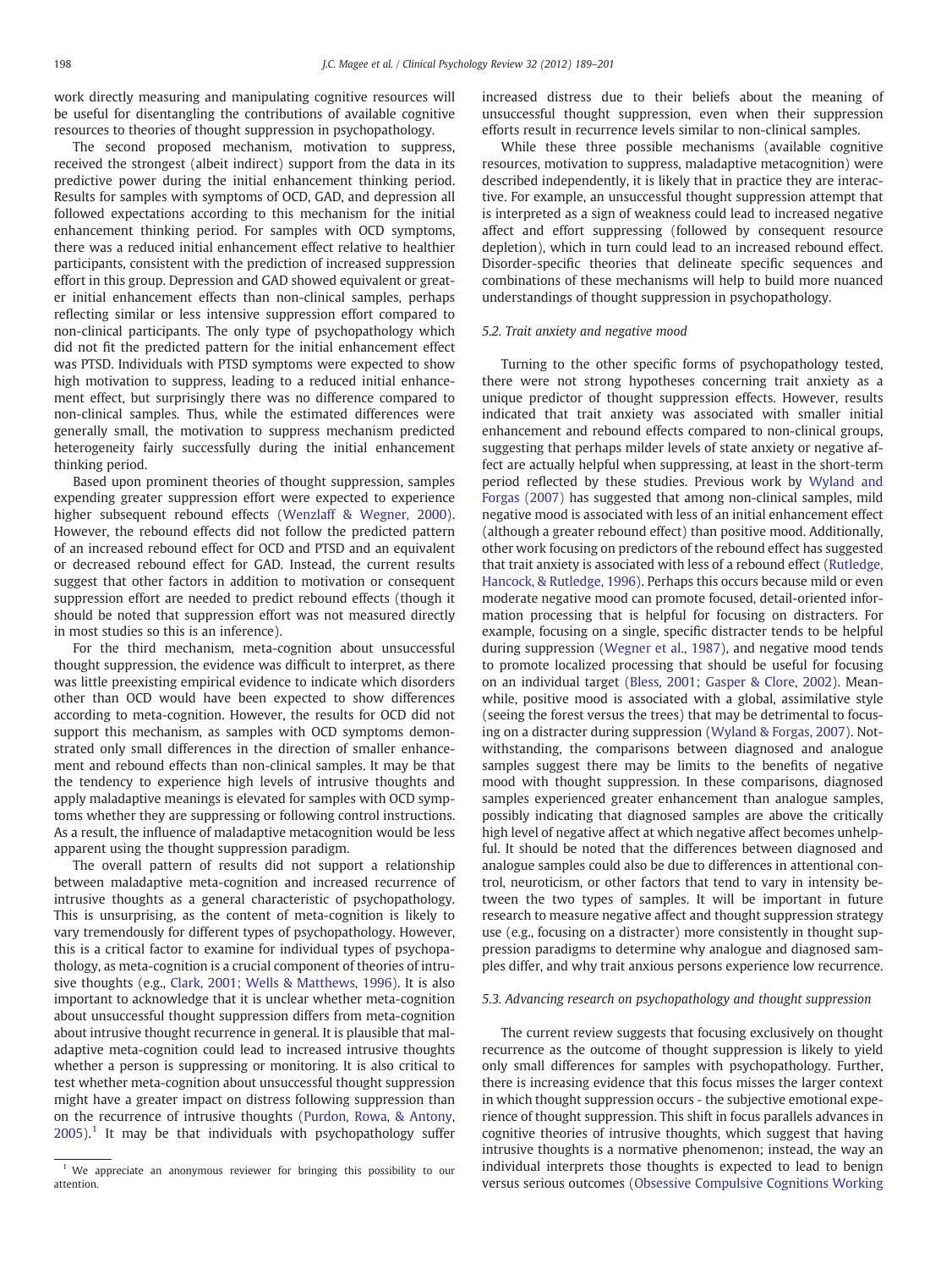<span id="page-10-0"></span>[Group, 2001; Rachman, 1997\)](#page-11-0). Similarly, having difficulties with thought suppression is a common experience ([Magee & Teachman,](#page-11-0) [2007\)](#page-11-0); it is the way an individual interprets that experience that may be key. Previous discussions of thought suppression have frequently implied that people having difficulties with thought suppression often ascribe negative meaning to their difficulties. For instance, in the classic "white bear" study, [Wegner et al. \(1987\)](#page-12-0) wrote: "The person finds the thought hard to suppress and may soon wonder why this particular thought is so insistent"…"It is at this point that the person becomes alarmed, noticing that an unusual degree of preoccupation is underway" (p. 11–12). One infers from these descriptions that the outcome would be different if the individual instead interpreted the thought recurrence more benignly: e.g., "This thought keeps returning, but thoughts do this occasionally. It doesn't mean anything about me." Initial evidence from studies of thought suppression in OCD supports this idea: interpretations about thought suppression failure differ between OCD and non-clinical samples [\(Tolin,](#page-12-0) [Abramowitz, Hamlin, Foa, & Synodi, 2002](#page-12-0)), and can mediate subsequent differences in intrusive thought recurrence and distress [\(Magee & Teachman, 2007](#page-11-0)). Interpretations about thought suppression can also be shifted among people with psychopathology ([Najmi](#page-11-0) [et al., 2010](#page-11-0)) and without psychopathology [\(Förster & Liberman,](#page-11-0) [2001\)](#page-11-0), although it is unclear the degree to which these specific belief shifts generalize to broader beliefs about intrusive thoughts ([Najmi,](#page-11-0) [Riemann, & Wegner, 2009\)](#page-11-0). Nonetheless, shifting beliefs about thought suppression has received limited empirical attention compared to studies of recurrence of thoughts and distress ([Wenzlaff &](#page-12-0) [Wegner, 2000](#page-12-0)). The proposed mechanisms in this review identify areas that can be more directly assessed and manipulated within specific forms of psychopathology.

One finding that is frequently overlooked in the thought suppression literature is that individuals can successfully suppress thoughts for short periods of time (Abramowitz et al., 2001). The current study replicated this finding among both psychopathological and non-clinical samples, each of whom reported less recurrence during suppression instructions than control instructions during the initial enhancement thinking period. It will be helpful for future research to examine the conditions under which this short term suppression success may contribute to positive or negative long-term consequences for individuals with or without psychopathology.

The studies surveyed also raise several methodological considerations for future research. As these psychopathology studies are quasi-experimental, they do not allow one to determine why or how the use of thought suppression developed in the first place. While a few pioneering studies have begun to examine such vulnerabilities in longitudinal designs (e.g., [Wenzlaff & Luxton, 2003\)](#page-12-0), more work is needed. Another issue is the difficulty of interpreting comparisons of thought recurrence for different types of psychopathology. The reason for this difficulty is that the samples may follow control instructions differently, or may respond differently to standardized versus ideographic intrusive thoughts; for example, in disorders in which motivation to suppress is high, such as OCD, participants following control instructions usually spontaneously suppress their thoughts to a higher degree than participants with other disorders, or non-clinical samples ([Purdon & Clark, 2000\)](#page-11-0). Frequent intraindividual assessments using multiple target thoughts and over longer time periods, in which an individual could be tracked while sometimes suppressing and sometimes using monitoring or other strategies, such as distraction, may be a useful supplement to the current designs. These variations could help mitigate the tradeoffs that are present with each design choice.

# 6. Limitations and conclusion

While the current meta-analysis included sufficient studies to estimate effect size differences between samples with specific types of psychopathology and non-clinical samples, the power to estimate the possible range of these effect sizes was limited. Further, several types of psychopathology had to be combined into a less informative 'other' category due to their limited individual sample sizes. Nonetheless, mean effect size estimates for individual types of psychopathology outside of this 'other' category were based on a large number of participants for each psychopathology comparison, ranging from 136 participants (the rebound effect comparison for PTSD) to 600 participants (the initial enhancement effect comparison for OCD), with an average of 297 participants per comparison. Additionally, while the proposed mechanisms were used to frame expectations and directions for future research, the relationships between the mechanisms and specific types of psychopathology are clearly complex and must be tested in direct examinations.

The current study found no general differences in the recurrence of thoughts associated with thought suppression between psychopathology and non-clinical groups, and minimal group differences for several types of psychopathology that have been considered prime candidates for difficulties with thought suppression, including OCD. Future research should carefully consider pre-existing differences in thought activation when interpreting the results of thought suppression paradigms. Further, integration of cognitive theories of intrusive thoughts that describe 'subjective' reactions to thought suppression, such as distress and interpretations about unsuccessful thought suppression, are needed to understand the complex relationship between thought suppression and intrusive thoughts in psychopathology.

# Acknowledgments

The authors are thankful for the research assistance provided by Tyler Laughinghouse, Kuan Lin, Elizabeth Schottinger, Alex Skliris, and Matt Whiting, and feedback provided by members of the Teachman Program for Anxiety, Cognition, & Treatment. This research was supported in part by an NIA R01AG033033 grant awarded to Bethany Teachman.

#### Appendix A. Supplementary data

Supplementary data to this article can be found online at doi:10. 1016/j.cpr.2012.01.001.

# References\*,\*\*,\*\*\*

- Abramowitz, J. S., Tolin, D. F., & Street, G. P. (2001). Paradoxical effects of thought suppression: A meta-analysis of controlled studies. Clinical Psychology Review, 21, 683–703.
- \*\*\*Aikins, D. E., Johnson, D. C., Borelli, J. L., Klemanski, D. H., Morrissey, P. M., Benham, T.L., et al. (2009). Thought suppression failures in combat PTSD: A cognitive load hypothesis. Behaviour Research and Therapy, 47, 744–751.
- \*\*\*Alexander, J. (1995). The consequences of thought suppression: The interaction of mood state and target thought valence. Unpublished doctoral dissertation. University of Missouri- Columbia, Columbia.
- American Psychiatric Association (2000). Diagnostic and statistical manual of mental disorders: DSM IV-TR (4th ed.). American Psychiatric AssociationWashington, DC: American Psychiatric Association.
- \*Barnier, A. J., Levin, K., & Maher, A. (2004). Suppressing thoughts of past events: Are repressive copers good suppressors? Cognition and Emotion, 18, 513–531.
- Beck, A. T. (1967). Depression: Clinical, experimental and theoretical aspects. New York: Harper and Row.
- Beck, A. T. (1987). Cognitive models of depression. Journal of Cognitive Psychotherapy, 1, 5–37.

Indicates data were available for uncontrolled comparisons.

 $^\ast$  Indicates data were available for controlled comparisons of samples with and without psychopathology.

Indicates data were available for controlled comparisons of samples with psychopathology.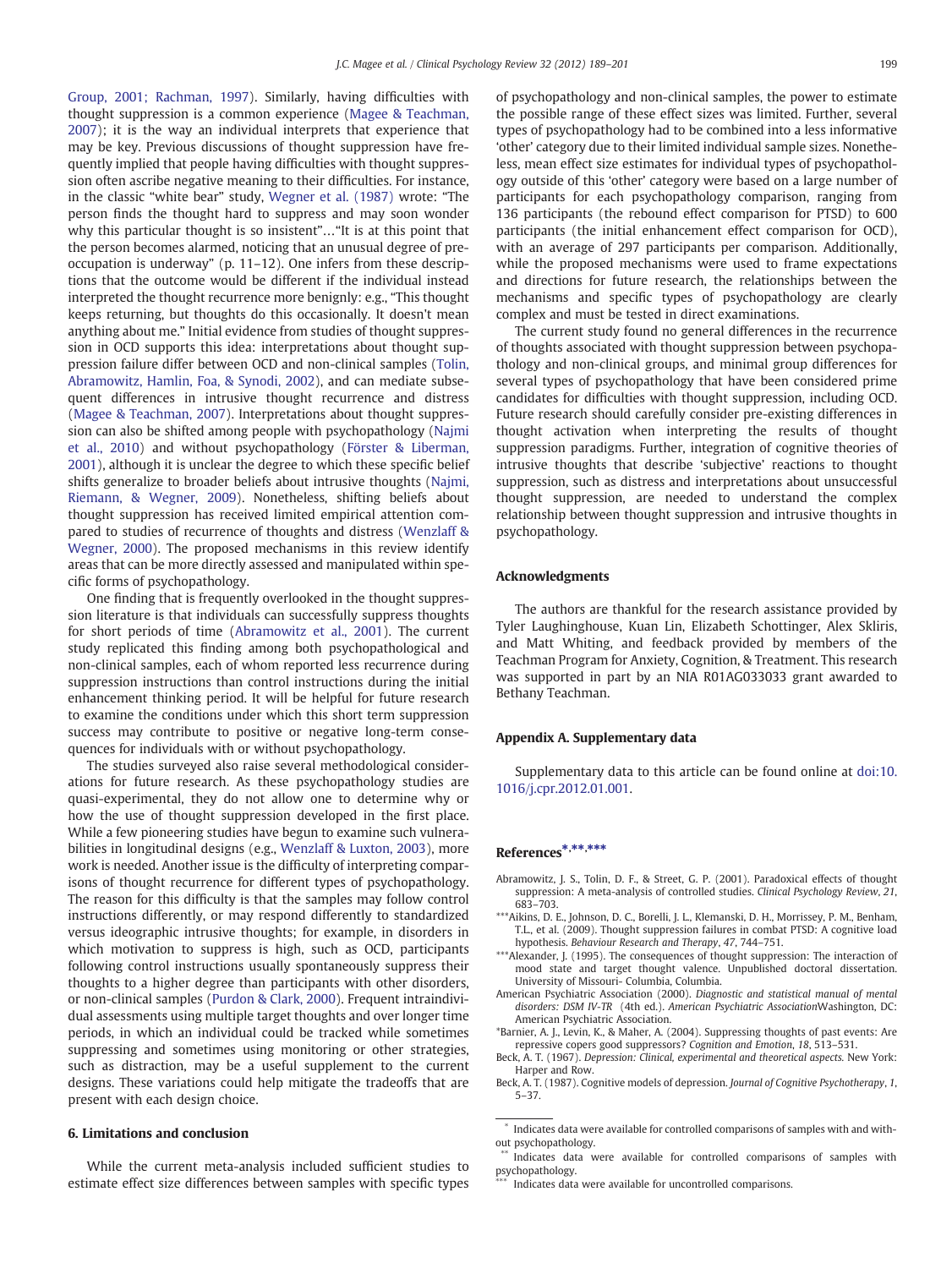<span id="page-11-0"></span>\*\*\*Beck, J. G., Gudmundsdottir, B., Palyo, S. A., Miller, L. M., & Grant, D. M. (2006). Rebound effects following deliberate thought suppression: Does PTSD make a difference? Behavior Therapy, 37, 170–180.

- \*\*\*Becker, E. S., Rinck, M., Roth, W. T., & Margraf, J. (1998). Don't worry and beware of white bears: Thought suppression in anxiety patients. Journal of Anxiety Disorders, 12, 39–55.
- \*\*Blechman, L. T. (2002). Ironic processes in the mental control of obsessive thinking in Obsessive-Compulsive Disorder. Unpublished doctoral dissertation. Fordham University, New York.
- Bless, H. (2001). Mood and the use of general knowledge structures. In L. L. Martin (Ed.), Theories of mood and cognition: A user's guidebook (pp. 9–26). Mahwah, NJ: Lawrence Erlbaum Associates, Inc..
- Borkovec, T. D., Alcaine, O., & Behar, E. (2004). Avoidance theory of worry and generalized anxiety disorder. In R. G. Heimberg, C. L. Turk, & D. S. Mennin (Eds.), Generalized anxiety disorder: Advances in research and practice. New York: The Guilford Press.
- Brewin, C. R., & Beaton, A. (2002). Thought suppression, intelligence, and working memory capacity. Behaviour Research and Therapy, 40, 923–930.
- \*Broadbent, J. C., & Nixon, R. D. V. (2007). Maladaptive beliefs and suppression of negative autobiographical memories. Behaviour Change, 24, 125–134.
- Clark, D. A., & Purdon, C. (2009). Mental control of unwanted intrusive thoughts: A phenomenological study of nonclinical individuals. International Journal of Cognitive Therapy, 2, 267–281.
- Clark, D. A. (2001). Intrusive thoughts in clinical disorders: Theory, research, and treatment. New York: The Guilford Press.
- Clark, D. A., & Rhyno, S. (2001). Unwanted intrusive thoughts in nonclinical individuals. In D. A. Clark (Ed.), Intrusive thoughts in clinical disorders: Theory, research, and treatment. New York: The Guilford Press.
- Cohen, J. (1988). Statistical power analysis for the behavioral sciences (2nd ed.). Hillsdale, NJ: Lawrence Earlbaum Associates.
- \*\*\*Conway, M., Howell, A., & Giannopoulos, C. (1991). Dysphoria and thought suppression. Cognitive Therapy and Research, 15, 153–166.
- \*\*Cougle, J. R., Smits, J. A. J., Lee, H. -J., Powers, M. B., & Telch, M. J. (2005). Singular and combined effects of thought suppression and anxiety induction on frequency of threatening thoughts: An experimental investigation. Cognitive Therapy and Research, 29, 525–539.
- \*Dalgleish, T., & Yiend, J. (2006). The effects of suppressing a negative autobiographical memory on concurrent intrusions and subsequent autobiographical recall in dysphoria. Journal of Abnormal Psychology, 115, 467–473.
- Ehlers, A., & Clark, D. M. (2000). A cognitive model of posttraumatic stress disorder. Behaviour Research and Therapy, 38, 319–345.
- \*\*\*Fehm, L., & Margraf, J. (2002). Thought suppression: Specificity in agoraphobia versus broad impairment in social phobia? Behaviour Research and Therapy, 40, 57–66.
- Förster, J., & Liberman, N. (2001). The role of attribution of motivation in producing postsuppressional rebound. Journal of Personality and Social Psychology, 81, 377-390.
- \*Fritzler, B., Hecker, J. E., & Fawzy, T. I. (2008). From intrusive thoughts to obsessions: The role of perceptions of responsibility, salience, and thought suppression. Journal of Behavior Therapy, 39, 610–624.
- Gasper, K., & Clore, G. L. (2002). Attending to the big picture: Mood and global versus local processing of visual information. Psychological Science, 13, 33–39.
- \*Geraerts, E., Merckelbach, H., Jelicic, M., & Smeets, E. (2006). Long term consequences of suppression of intrusive thoughts and repressive coping. Behaviour Research and Therapy, 44, 1451–1460.
- \*\*\*Geraerts, E., Merckelbach, H., Jelicic, M., & Habets, P. (2007). Suppression of intrusive thoughts and working memory capacity in repressive coping. The American Journal of Psychology, 120, 205–218.
- \*\*\*Geraerts, E., McNally, R. J., Jelicic, M., Merckelbach, H., & Raymaekers, L. (2008). Linking thought suppression and recovered memories of childhood sexual abuse. Memory, 16, 22–28.
- \*Guthrie, R., & Bryant, R. (2000). Attempting suppression of traumatic memories over extended periods in acute stress disorder. Behaviour Research and Therapy, 38, 899–907.
- \*\*\*Hardy, A., & Brewin, C. R. (2005). The role of thought suppression in the development of obsessions. Behavioural and Cognitive Psychotherapy, 33, 61–69.
- \*Harvey, A. G., & Bryant, R. A. (1998). The effect of attempted thought suppression in acute stress disorder. Behaviour Research and Therapy, 36, 583–590.
- \*Harvey, A. G., & Bryant, R. A. (1999). The role of anxiety in attempted thought suppression following exposure to distressing or neutral stimuli. Cognitive Therapy and Research, 23, 39–52.
- \*Harvey, A. G. (2003). The attempted suppression of presleep cognitive activity in insomnia. Cognitive Therapy and Research, 27, 593–602.
- \*Hattori, Y., & Kawaguchi, J. (2010). Decreased effectiveness of a focused-distraction strategy in dysphoric individuals. Applied Cognitive Psychology, 24, 376–386.
- Hedges, L. V. (1982). Estimation of effect size from a series of independent experiments. Psychological Bulletin, 92, 490–499.
- Hedges, L. V., & Olkin, I. (1985). Statistical methods for meta-analysis. Orlando, FL: Academic Press.
- Hedges, L. V., & Vevea, J. L. (1998). Fixed and random-effects models in meta-analysis. Psychological Methods, 3, 486–504.
- \*\*Hedt, J. M. (2005). Disclosure versus suppression of intrusive thoughts: A study of sexually assaulted women. Unpublished doctoral dissertation. Idaho State University, Pocatello.
- Hunter, J. E., & Schmidt, F. L. (2004). Methods of meta-analysis: Correcting error and bias in research findings (2nd ed.). Newbury Park, CA: Sage.
- \*Janeck, A. S., & Calamari, J. E. (1999). Thought suppression in Obsessive-Compulsive Disorder. Cognitive Therapy and Research, 23, 497–509.
- Johnson, B. T., & Eagly, A. H. (2000). Quantitative synthesis of social psychological research. In H. T. Reis, & C. M. Judd (Eds.), Handbook of research methods in social and personality psychology (pp. 496–528). London: Cambridge University Press.
- \*Klein, A. A. (2007). Suppression-induced hyperaccessibility of thoughts in abstinent alcoholics: A preliminary investigation. Behaviour Research and Therapy, 45, 169–177.
- \*\*\*Kurzhals, R. J. (1992). Thought suppression and fear sensitization in simple phobics. Unpublished doctoral dissertation. Ohio University, Athens.
- Lipsey, M. W., & Wilson, D. B. (2001). Practical meta-analysis. Thousand Oaks, CA: Sage.
- \*Lowery, N. G. (2002). Suppression of intrusive thoughts in Obsessive-Compulsive Disorder and a non-clinical sample. Unpublished doctoral dissertation. University of Tulsa, Tulsa.
- \*Magee, J. C., & Teachman, B. A. (2007). Why did the white bear return? Obsessivecompulsive symptoms and attributions for unsuccessful thought suppression.
- Behaviour Research and Therapy, 45, 2884–2898. \*Magee, J. C., & Zinbarg, R. E. (2007). Suppressing and focusing on a negative memory in social anxiety: Effects on unwanted thoughts and mood. Behaviour Research and Therapy, 45, 2836–2849.
- \*Mathews, A., & Milroy, R. (1994). Effects of priming and suppression of worry. Behaviour Research and Therapy, 32, 843–850.
- \*\*McLean, A., & Broomfield, N. M. (2007). How does thought suppression impact beliefs about uncontrollability of worry? Behaviour Research and Therapy, 45, 2938–2949.
- Mitchell, J. P., Heatherton, T. F., Kelley, W. M., Wyland, C. L., Wegner, D. M., & Macrae, C. N. (2007). Separating sustained from transient aspects of cognitive control during thought suppression. Psychological Science, 18, 292–297.
- \*Muris, P., Merckelbach, H., Horselenberg, R., Sijsenaar, M., & Leeuw, I. (1997). Thought suppression in spider phobia. Behaviour Research and Therapy, 35, 769–774.
- \*Muris, P., de Jongh, A., Merckelbach, H., Postema, S., & Vet, M. (1998). Thought suppression in phobic and non-phobic dental patients. Anxiety, Stress, and Coping, 11, 275–287.
- Najmi, S., & Wegner, D. M. (2008). Thought suppression and psychopathology. In A. Elliott (Ed.), Handbook of approach and avoidance motivation (pp. 447–459). Mahwah, NJ: Erlbaum.
- \*\*\*Najmi, S., Riemann, B. C., & Wegner, D. M. (2009). Managing unwanted intrusive thoughts in obsessive-compulsive disorder: Relative effectiveness of suppression, focused distraction, and acceptance. Behaviour Research and Therapy, 47, 494–503.
- \*\*\*Najmi, S., Reese, H., Wilhelm, S., Fama, J., Beck, C., & Wegner, D. M. (2010). Learning the futility of the thought suppression enterprise in normal experience and in Obsessive Compulsive Disorder. Behavioural and Cognitive Psychotherapy, 38, 1–14.
- \*\*\*Nixon, R., Menne, A., Kling, L., Steele, A., Barnes, J., Dohnt, H., et al. (2008). Metacognition, working memory, and thought suppression in Acute Stress Disorder. Australian Journal of Psychology, 60, 168–174.
- Obsessive Compulsive Cognitions Working Group (2001). Development and initial validation of the Obsessive Beliefs Questionnaire and the Interpretation of Intrusions Inventory. Behaviour Research and Therapy, 39, 987–1006.
- \*Oliver, K. G., & Huon, G. F. (2001). Eating-related thought suppression in high and low disinhibitors. International Journal of Eating Disorders, 30, 329–337.
- Ormel, J., Rosmalen, J., & Farmer, A. (2004). Neuroticism: A non-informative marker of vulnerability to psychopathology. Social Psychiatry and Psychiatric Epidemiology, 39, 906–912.
- Polivy, J., & Herman, C. P. (2002). Causes of eating disorders. Annual Review of Psychology, 53, 187–213.
- Purdon, C. (1999). Thought suppression and psychopathology. Behavior Research and Therapy, 37, 1029–1054.
- Purdon, C., & Clark, D. A. (1999). Metacognition and obsessions. Clinical Psychology & Psychotherapy, 6, 96–101.
- Purdon, C., & Clark, D. A. (2000). White bears and other elusive intrusions: Assessing the relevance of thought suppression for obsessional phenomena. Behavior Modification, 24, 425–453.
- Purdon, C. (2004). Empirical investigations of thought suppression. Journal of Behavior Therapy and Experimental Psychiatry, 35, 121–136.
- \*\*Purdon, C., Rowa, K., & Antony, M. M. (2005). Thought suppression and its effects on thought frequency, appraisal and mood state in individuals with obsessivecompulsive disorder. Behaviour Research and Therapy, 43, 93–108.
- \*\*\*Rabenhorst, M. M. (2005). Effects of thought suppression on adult victims of sexual assault with and without symptoms of PTSD. Unpublished doctoral dissertation. Northern Illinois University, Dekalb.
- Rachman, S. (1997). A cognitive theory of obsessions. Behaviour Research and Therapy, 35, 793–802.
- Rassin, E., Merckelbach, H., & Muris, P. (2000). Paradoxical and less paradoxical effects of thought suppression: A critical review. Clinical Psychology Review, 20, 973–995.
- Rassin, E., Muris, P., Jong, J., & de Bruin, G. (2005). Summoning white bears or letting them free: The influence of the content of control instructions on target thought frequency. Journal of Psychopathology and Behavioral Assessment, 27, 253–258.
- Ray, J. W., & Shadish, W. R. (1996). How interchangeable are different estimators of effect size? Journal of Consulting and Clinical Psychology, 64, 1316–1325.
- Reynolds, M., & Salkovskis, P. M. (1992). Comparison of positive and negative intrusive thoughts and experimental investigation of the differential effects of mood. Behavior Research and Therapy, 30, 273–281.
- \*Roemer, L. (1995). An investigation of the effects of suppressing and expressing anxious material among worriers and non-worriers. Unpublished doctoral dissertation. Pennsylvania State University, University Park.
- \*\*Roemer, L., & Salters, K. (2004). A preliminary study of the effects of directed suppression of rape-related material among rape survivors using unobtrusive measures. Behavioural and Cognitive Psychotherapy, 32, 149–164.
- \*\*Rosenthal, M. Z., & Follette, V. M. (2007). The effects of sexual assault-related intrusion suppression in the laboratory and natural environment. Behaviour Research and Therapy, 45, 73–87.